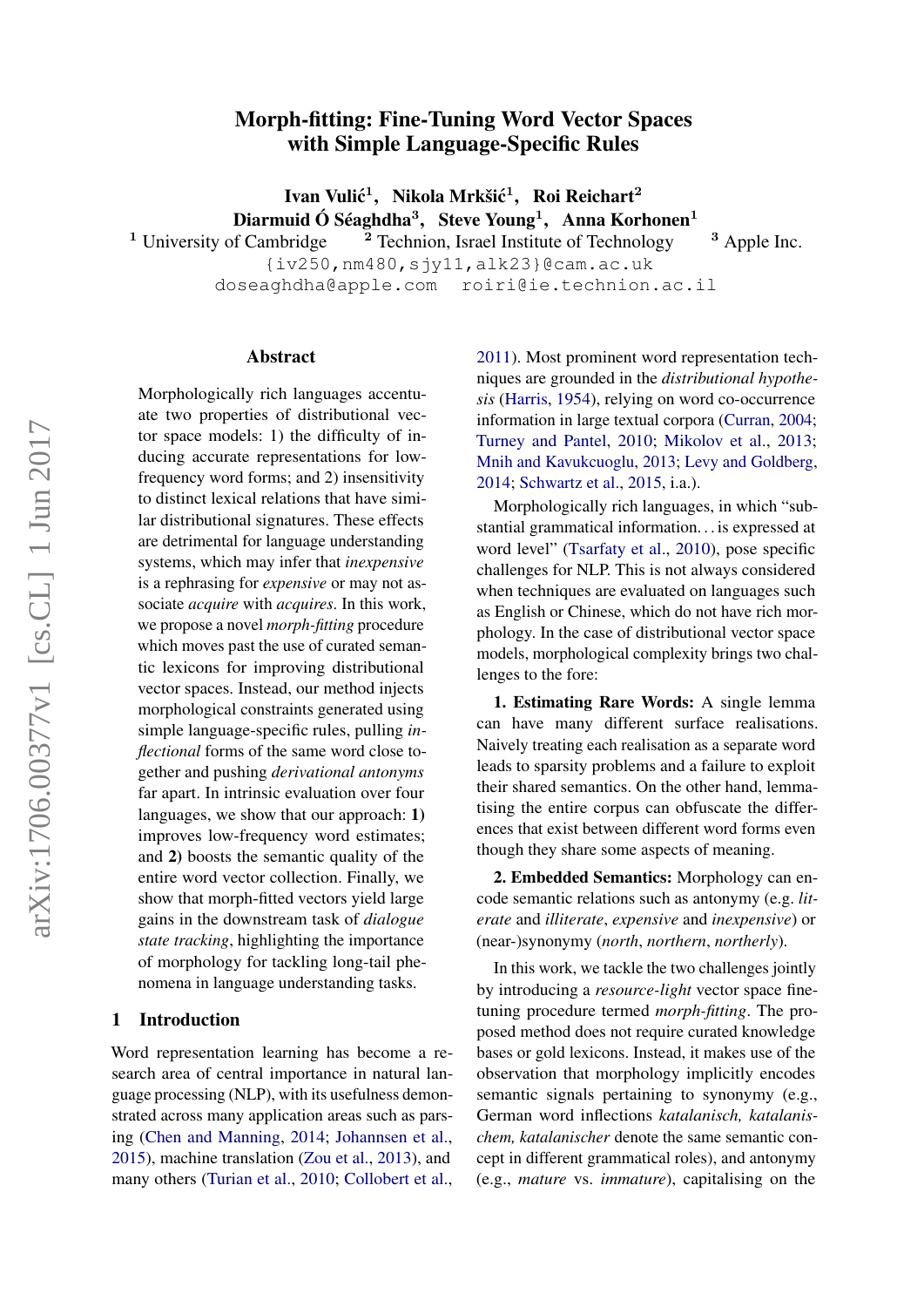<span id="page-1-3"></span>

| en expensive  | de teure        | it costoso   | en slow  | de langsam       | it lento    | en book      | de buch         | it libro    |
|---------------|-----------------|--------------|----------|------------------|-------------|--------------|-----------------|-------------|
| costly        | teuren          | dispendioso  | fast     | allmählich       | lentissimo  | <b>books</b> | sachbuch        | romanzo     |
| costlier      | kostspielige    | remunerativo | slowness | rasch            | lenta       | memoir       | buches          | racconto    |
| cheaper       | aufwändige      | redditizio   | slower   | gemächlich       | inesorabile | novel        | romandebüt      | volumetto   |
| prohibitively | kostenintensive | rischioso    | slowed   | schnell          | rapidissimo | storybooks   | <b>büchlein</b> | saggio      |
| pricey        | aufwendige      | costosa      | slowing  | explosions artig | graduale    | blurb        | pamphlet        | ecclesiaste |
| expensiveness | teures          | costosa      | slowing  | langsamer        | lenti       | booked       | bücher          | libri       |
| costly        | teuren          | costose      | slowed   | langsames        | lente       | rebook       | büch            | libra       |
| costlier      | teurem          | costosi      | slowness | langsame         | lenta       | booking      | büche           | librare     |
| ruinously     | teurer          | dispendioso  | slows    | langsamem        | veloce      | rebooked     | büches          | libre       |
| unaffordable  | teurerer        | dispendiose  | idle     | langsamen        | rapido      | books        | büchen          | librano     |

Table 1: The nearest neighbours of three example words (*expensive*, *slow* and *book*) in English, German and Italian before (top) and after (bottom) morph-fitting.

proliferation of word forms in morphologically rich languages. Formalised as an instance of the post-processing *semantic specialisation* paradigm [\(Faruqui et al.,](#page-10-3) [2015;](#page-10-3) Mrkšić et al., [2016\)](#page-11-3), morphfitting is steered by a set of linguistic constraints derived from simple language-specific rules which describe (a subset of) morphological processes in a language. The constraints emphasise similarity on one side (e.g., by extracting *morphological* synonyms), and antonymy on the other (by extracting *morphological* antonyms), see Fig. [1](#page-1-0) and Tab. [2.](#page-2-0)

The key idea of the fine-tuning process is to pull synonymous examples described by the constraints closer together in the transformed vector space, while at the same time pushing antonymous examples away from each other. The explicit post-hoc injection of morphological constraints enables: a) the estimation of more accurate vectors for lowfrequency words which are linked to their highfrequency forms by the constructed constraints; $<sup>1</sup>$  $<sup>1</sup>$  $<sup>1</sup>$ </sup> this tackles the data sparsity problem; and b) specialising the distributional space to distinguish between similarity and relatedness [\(Kiela et al.,](#page-10-4) [2015\)](#page-10-4), thus supporting language understanding applications such as *dialogue state tracking* (DST).[2](#page-1-2)

As a post-processor, morph-fitting allows the integration of morphological rules with any distributional vector space in any language: it treats an input distributional word vector space as a black box and fine-tunes it so that the transformed space reflects the knowledge coded in the input morphological constraints (e.g., Italian words *rispettoso* and *irrispetosa* should be far apart in the trans-

<span id="page-1-0"></span>

Figure 1: *Morph-fitting* in Italian. Representations for *rispettoso*, *rispettosa*, *rispettosi* (EN: *respectful*), are pulled closer together in the vector space (solid lines; ATTRACT constraints). At the same time, the model pushes them away from their antonyms (dashed lines; REPEL constraints) *irrispettoso*, *irrispettosa*, *irrispettosi* (EN: *disrespectful*), obtained through morphological affix transformation captured by language-specific rules (e.g., adding the prefix *ir-* typically negates the base word in Italian)

formed vector space, see Fig. [1\)](#page-1-0). Tab. [1](#page-1-3) illustrates the effects of morph-fitting by qualitative examples in three languages: the vast majority of nearest neighbours are "morphological" synonyms.

We demonstrate the efficacy of morph-fitting in four languages (English, German, Italian, Russian), yielding large and consistent improvements on benchmarking word similarity evaluation sets such as SimLex-999 [\(Hill et al.,](#page-10-5) [2015\)](#page-10-5), its multilingual extension [\(Leviant and Reichart,](#page-10-6) [2015\)](#page-10-6), and SimVerb-3500 [\(Gerz et al.,](#page-10-7) [2016\)](#page-10-7). The improvements are reported for all four languages, and with a variety of input distributional spaces, verifying the robustness of the approach.

We then show that incorporating morph-fitted vectors into a state-of-the-art neural-network DST model results in improved tracking performance, especially for morphologically rich languages. We report an improvement of 4% on Italian, and 6% on German when using *morph-fitted* vectors instead of the distributional ones, setting a new state-of-the-art DST performance for the two datasets.<sup>[3](#page-1-4)</sup>

<span id="page-1-1"></span><sup>1</sup> For instance, the vector for the word *katalanischem* which occurs only 9 times in the German Wikipedia will be pulled closer to the more reliable vectors for *katalanisch* and *katalanischer*, with frequencies of 2097 and 1383 respectively.

<span id="page-1-2"></span> $2R$ epresentation models that do not distinguish between synonyms and antonyms may have grave implications in downstream language understanding applications such as spoken dialogue systems: a user looking for *'an affordable Chinese restaurant in west Cambridge'* does not want a recommendation for *'an expensive Thai place in east Oxford'*.

<span id="page-1-4"></span><sup>&</sup>lt;sup>3</sup>There are no readily available DST datasets for Russian.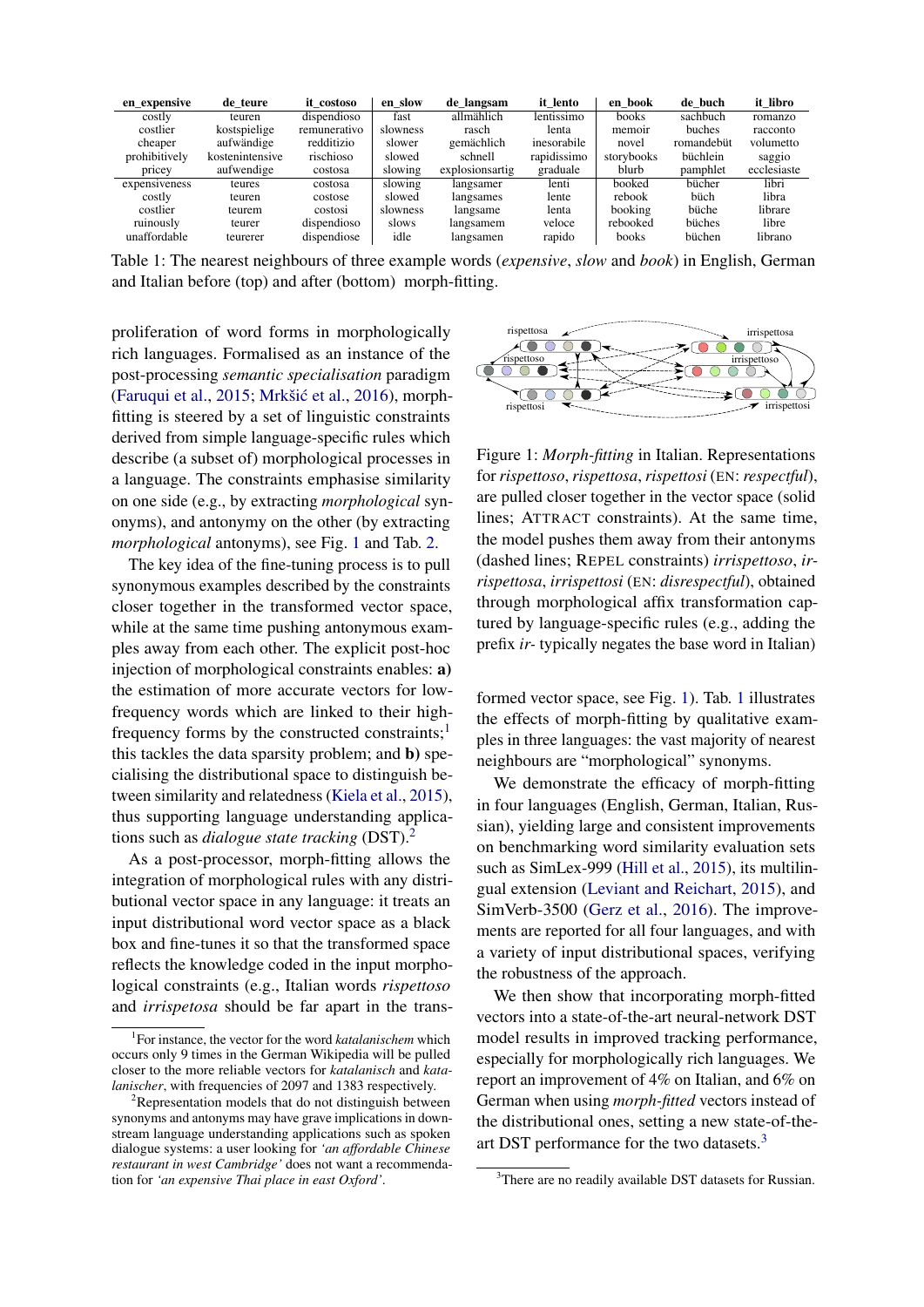#### 2 Morph-fitting: Methodology

Preliminaries In this work, we focus on four languages with varying levels of morphological complexity: English (EN), German (DE), Italian (IT), and Russian (RU). These correspond to languages in the Multilingual SimLex-999 dataset. Vocabularies  $W_{en}$ ,  $W_{de}$ ,  $W_{it}$ ,  $W_{ru}$  are compiled by retaining all word forms from the four Wikipedias with word frequency over 10, see Tab. [3.](#page-3-0) We then extract sets of linguistic constraints from these (large) vocabularies using a set of simple language-specific *if-then-else* rules, see Tab. [2.](#page-2-0) [4](#page-2-1) These constraints (Sect. [2.2\)](#page-2-2) are used as input for the vector space post-processing ATTRACT-REPEL algorithm (outlined in Sect. [2.1\)](#page-2-3).

#### <span id="page-2-3"></span>2.1 The ATTRACT-REPEL Model

The ATTRACT-REPEL model, proposed by [Mrkšic´](#page-11-4) [et al.](#page-11-4) [\(2017b\)](#page-11-4), is an extension of the PARAGRAM procedure proposed by [Wieting et al.](#page-12-4) [\(2015\)](#page-12-4). It provides a generic framework for incorporating *similarity* (e.g. *successful* and *accomplished*) and *antonymy* constraints (e.g. *nimble* and *clumsy*) into pre-trained word vectors. Given the initial vector space and collections of ATTRACT and REPEL constraints  $A$  and  $R$ , the model gradually modifies the space to bring the designated word vectors closer together or further apart. The method's cost function consists of three terms. The first term pulls the ATTRACT examples  $(x_l, x_r) \in A$  closer together. If  $B_A$  denotes the current mini-batch of ATTRACT examples, this term can be expressed as:

$$
A(\mathcal{B}_A) = \sum_{(x_l, x_r) \in \mathcal{B}_A} (ReLU (\delta_{att} + \mathbf{x}_l \mathbf{t}_l - \mathbf{x}_l \mathbf{x}_r) + ReLU (\delta_{att} + \mathbf{x}_r \mathbf{t}_r - \mathbf{x}_l \mathbf{x}_r))
$$

where  $\delta_{att}$  is the similarity margin which determines how much closer synonymous vectors should be to each other than to each of their respective negative examples.  $ReLU(x) = max(0, x)$  is the standard rectified linear unit [\(Nair and Hinton,](#page-11-5) [2010\)](#page-11-5). The 'negative' example  $t_i$  for each word  $x_i$  in any ATTRACT pair is the word vector  $\text{clos}$ *est* to  $x_i$  among the examples in the current minibatch (distinct from its target synonym and  $x_i$  itself). This means that this term forces synonymous

<span id="page-2-0"></span>

| English                  | German                     | Italian              |
|--------------------------|----------------------------|----------------------|
| (discuss, discussed)     | (schottisch, schottischem) | (golfo, golfi)       |
| (laugh, laughing)        | (damalige, damaligen)      | (minato, minata)     |
| (pacifist, pacifists)    | (kombiniere, kombinierte)  | (mettere, metto)     |
| (evacuate, evacuated)    | (schweigt, schweigst)      | (crescono, cresci)   |
| (evaluate, evaluates)    | (hacken, gehackt)          | (crediti, credite)   |
| (dressed, undressed)     | (stabil, unstabil)         | (abitata, inabitato) |
| (similar, dissimilar)    | (geformtes, ungeformt)     | (realtà, irrealtà)   |
| (formality, informality) | (relevant, irrelevant)     | (attuato, inattuato) |

Table 2: Example synonymous (inflectional; top) and antonymous (derivational; bottom) constraints.

words from the in-batch ATTRACT constraints to be closer to one another than to any other word in the current mini-batch.

The second term pushes antonyms away from each other. If  $(x_l, x_r) \in B_R$  is the current minibatch of REPEL constraints, this term can be expressed as follows:

$$
R(\mathcal{B}_R) = \sum_{(x_l, x_r) \in \mathcal{B}_R} (ReLU(\delta_{rpl} + \mathbf{x}_l \mathbf{x}_r - \mathbf{x}_l \mathbf{t}_r)) + ReLU(\delta_{rpl} + \mathbf{x}_l \mathbf{x}_r - \mathbf{x}_r \mathbf{t}_r))
$$

In this case, each word's 'negative' example is the (in-batch) word vector furthest away from it (and distinct from the word's target antonym). The intuition is that we want antonymous words from the input REPEL constraints to be *further away* from each other than from any other word in the current mini-batch;  $\delta_{rpl}$  is now the *repel* margin.

The final term of the cost function serves to retain the abundance of semantic information encoded in the starting distributional space. If  $\mathbf{x}_i^{init}$  is the initial distributional vector and  $V(\mathcal{B})$  is the set of all vectors present in the given mini-batch, this term (per mini-batch) is expressed as follows:

$$
R(\mathcal{B}_A, \mathcal{B}_R) = \sum_{\mathbf{x}_i \in V(\mathcal{B}_A \cup \mathcal{B}_R)} \lambda_{reg} \left\| \mathbf{x}_i^{init} - \mathbf{x}_i \right\|_2
$$

where  $\lambda_{req}$  is the L2 regularisation constant.<sup>[5](#page-2-4)</sup> This term effectively *pulls* word vectors towards their initial (distributional) values, ensuring that relations encoded in initial vectors persist as long as they do not contradict the newly injected ones.

<span id="page-2-2"></span>2.2 Language-Specific Rules and Constraints Semantic Specialisation with Constraints The fine-tuning ATTRACT-REPEL procedure is entirely driven by the input ATTRACT and REPEL sets of

<span id="page-2-1"></span><sup>&</sup>lt;sup>4</sup>A native speaker can easily come up with these sets of morphological rules (or at least with a reasonable subset of them) without any linguistic training. What is more, the rules for DE, IT, and RU were created by non-native, non-fluent speakers with a limited knowledge of the three languages, exemplifying the simplicity and portability of the approach.

<span id="page-2-4"></span><sup>&</sup>lt;sup>5</sup>We use hyperparameter values  $\delta_{att} = 0.6, \delta_{rpl} = 0.0$ ,  $\lambda_{reg} = 10^{-9}$  from prior work without fine-tuning. We train all models for 10 epochs with AdaGrad [\(Duchi et al.,](#page-9-3) [2011\)](#page-9-3).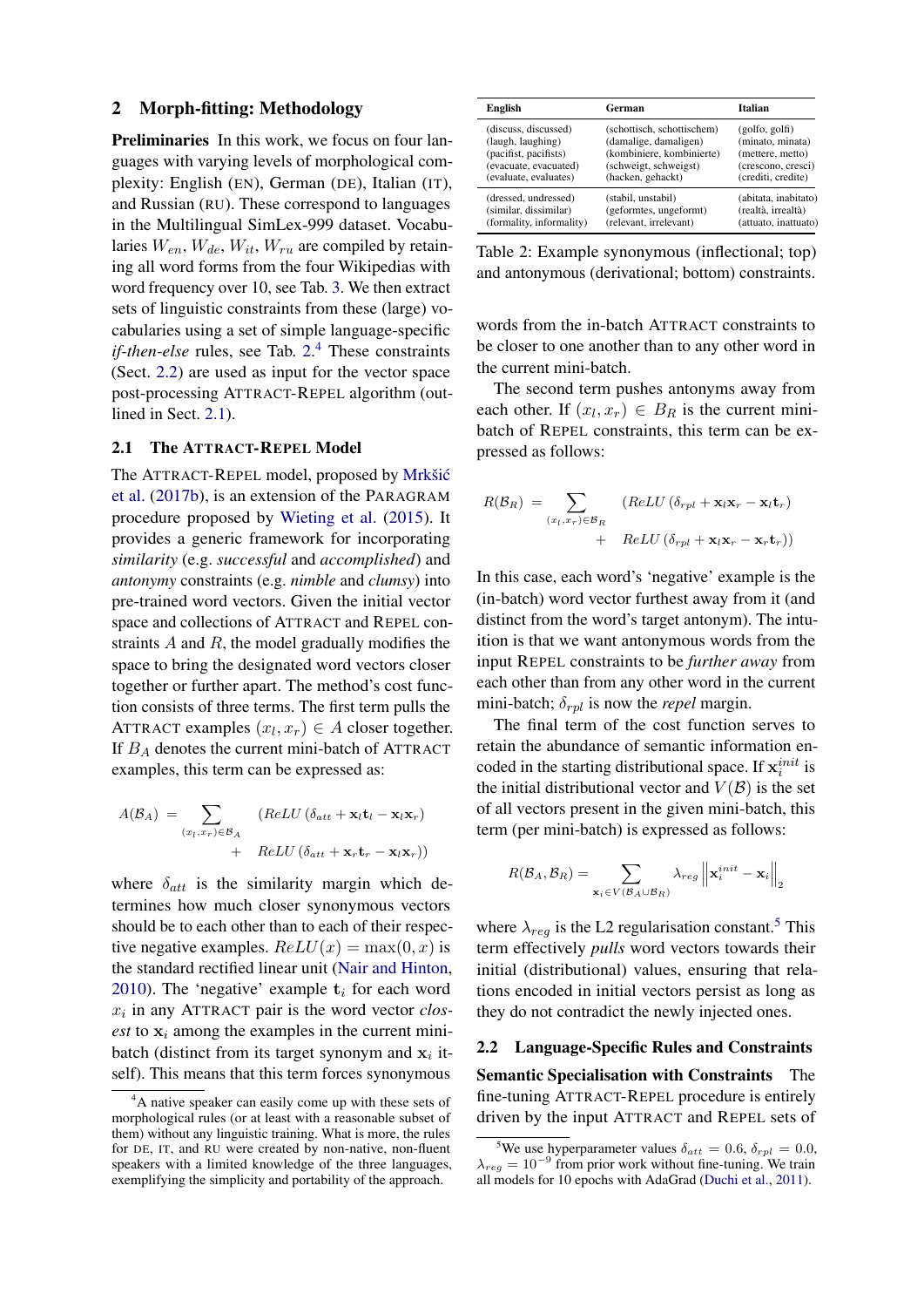<span id="page-3-0"></span>

|         | IWI       | IAI     | IRI    |
|---------|-----------|---------|--------|
| English | 1,368,891 | 231.448 | 45,964 |
| German  | 1,216,161 | 648.344 | 54,644 |
| Italian | 541,779   | 278,974 | 21,400 |
| Russian | 950,783   | 408,400 | 32,174 |

Table 3: Vocabulary sizes and counts of ATTRACT  $(A)$  and REPEL  $(R)$  constraints.

constraints. These can be extracted from a variety of semantic databases such as WordNet [\(Fellbaum,](#page-10-8) [1998\)](#page-10-8), the Paraphrase Database [\(Ganitkevitch et al.,](#page-10-9) [2013;](#page-10-9) [Pavlick et al.,](#page-11-6) [2015\)](#page-11-6), or BabelNet [\(Navigli](#page-11-7) [and Ponzetto,](#page-11-7) [2012;](#page-11-7) [Ehrmann et al.,](#page-9-4) [2014\)](#page-9-4) as done in prior work [\(Faruqui et al.,](#page-10-3) [2015;](#page-10-3) [Wieting et al.,](#page-12-4)  $2015$ ; Mrkšić et al.,  $2016$ , i.a.). In this work, we investigate another option: extracting constraints *without* curated knowledge bases in a spectrum of languages by exploiting inherent language-specific properties related to linguistic morphology. This relaxation ensures a wider portability of ATTRACT-REPEL to languages and domains without readily available or adequate resources.

Extracting ATTRACT Pairs The core difference between *inflectional* and *derivational morphology* can be summarised in a few lines as follows: the former refers to a set of processes through which the word form expresses meaningful syntactic information, e.g., verb tense, without any change to the semantics of the word. On the other hand, the latter refers to the formation of new words with semantic shifts in meaning [\(Schone and Jurafsky,](#page-11-8) [2001;](#page-11-8) [Haspelmath and Sims,](#page-10-10) [2013;](#page-10-10) [Lazaridou et al.,](#page-10-11) [2013;](#page-10-11) [Zeller et al.,](#page-12-5) [2013;](#page-12-5) [Cotterell and Schütze,](#page-9-5) [2017\)](#page-9-5).

For the ATTRACT constraints, we focus on *inflectional* rather than on *derivational morphology* rules as the former preserve the full meaning of a word, modifying it only to reflect grammatical roles such as verb tense or case markers (e.g., *(en\_read, en\_reads*) or *(de\_katalanisch, de\_katalanischer)*). This choice is guided by our intent to fine-tune the original vector space in order to improve the embedded semantic relations.

We define two rules for English, widely recognised as morphologically simple [\(Avramidis and](#page-9-6) [Koehn,](#page-9-6) [2008;](#page-9-6) [Cotterell et al.,](#page-9-7) [2016b\)](#page-9-7). These are: **(R1)** *if*  $w_1, w_2 \in W_{en}$ , where  $w_2 = w_1 + \frac{ing}{ed/s}$ , *then* add  $(w_1, w_2)$  and  $(w_2, w_1)$  to the set of AT-TRACT constraints A. This rule yields pairs such as *(look, looks), (look, looking), (look, looked)*.

If w[:  $-1$ ] is a function which strips the last character from word  $w$ , the second rule is:  $(R2)$  *if* w<sub>1</sub> ends with the letter *e and*  $w_1 \in W_{en}$  *and*  $w_2$  ∈  $W_{en}$ , where  $w_2 = w_1$ [: −1] + *ing/ed*, *then* add  $(w_1, w_2)$  and  $(w_2, w_1)$  to A. This creates pairs such as *(create, creating)* and *(create, created)*. Naturally, introducing more sophisticated rules is possible in order to cover for other special cases and morphological irregularities (e.g., *sweep / swept*), but in all our EN experiments, A is based on the two simple EN rules R1 and R2.

The other three languages, with more complicated morphology, yield a larger number of rules. In Italian, we rely on the sets of rules spanning: (1) regular formation of plural (*libro / libri*); (2) regular verb conjugation (*aspettare / aspettiamo*); (3) regular formation of past participle (*aspettare / aspettato*); and (4) rules regarding grammatical gender (*bianco / bianca*). Besides these, another set of rules is used for German and Russian: (5) regular declension (e.g., *asiatisch / asiatischem*).

Extracting REPEL Pairs As another source of implicit semantic signals, W also contains words which represent *derivational antonyms*: e.g., two words that denote concepts with opposite meanings, generated through a derivational process. We use a standard set of EN "antonymy" prefixes:  $AP_{en}$  = *{dis, il, un, in, im, ir, mis, non, anti}* [\(Fromkin et al.,](#page-10-12) [2013\)](#page-10-12). *If*  $w_1, w_2 \in W_{en}$ , where  $w_2$  is generated by adding a prefix from  $AP_{en}$  to  $w_1$ , *then*  $(w_1, w_2)$ and  $(w_2, w_1)$  are added to the set of REPEL constraints R. This rule generates pairs such as *(advantage, disadvantage)* and *(regular, irregular)*. An additional rule replaces the suffix *-ful* with *-less*, extracting antonyms such as *(careful, careless)*.

Following the same principle, we use  $AP_{de}$  =  ${un, nicht, anti, ir, in, miss}, AP_{it} = {in, ir, im}$ *anti}*, and  $AP_{ru} =$  *{*не, анти*}*. For instance, this generates an IT pair *(rispettoso, irrispettoso)* (see Fig. [1\)](#page-1-0). For DE, we use another rule targeting suffix replacement: *-voll* is replaced by *-los*.

We further expand the set of REPEL constraints by transitively combining antonymy pairs from the previous step with inflectional ATTRACT pairs. This step yields additional constraints such as *(rispettosa, irrispettosi)* (see Fig. [1\)](#page-1-0). The final A and R constraint counts are given in Tab. [3.](#page-3-0) The full sets of rules are available as supplemental material.

#### <span id="page-3-1"></span>3 Experimental Setup

Training Data and Setup For each of the four languages we train the skip-gram with negative sampling (SGNS) model [\(Mikolov et al.,](#page-11-0) [2013\)](#page-11-0)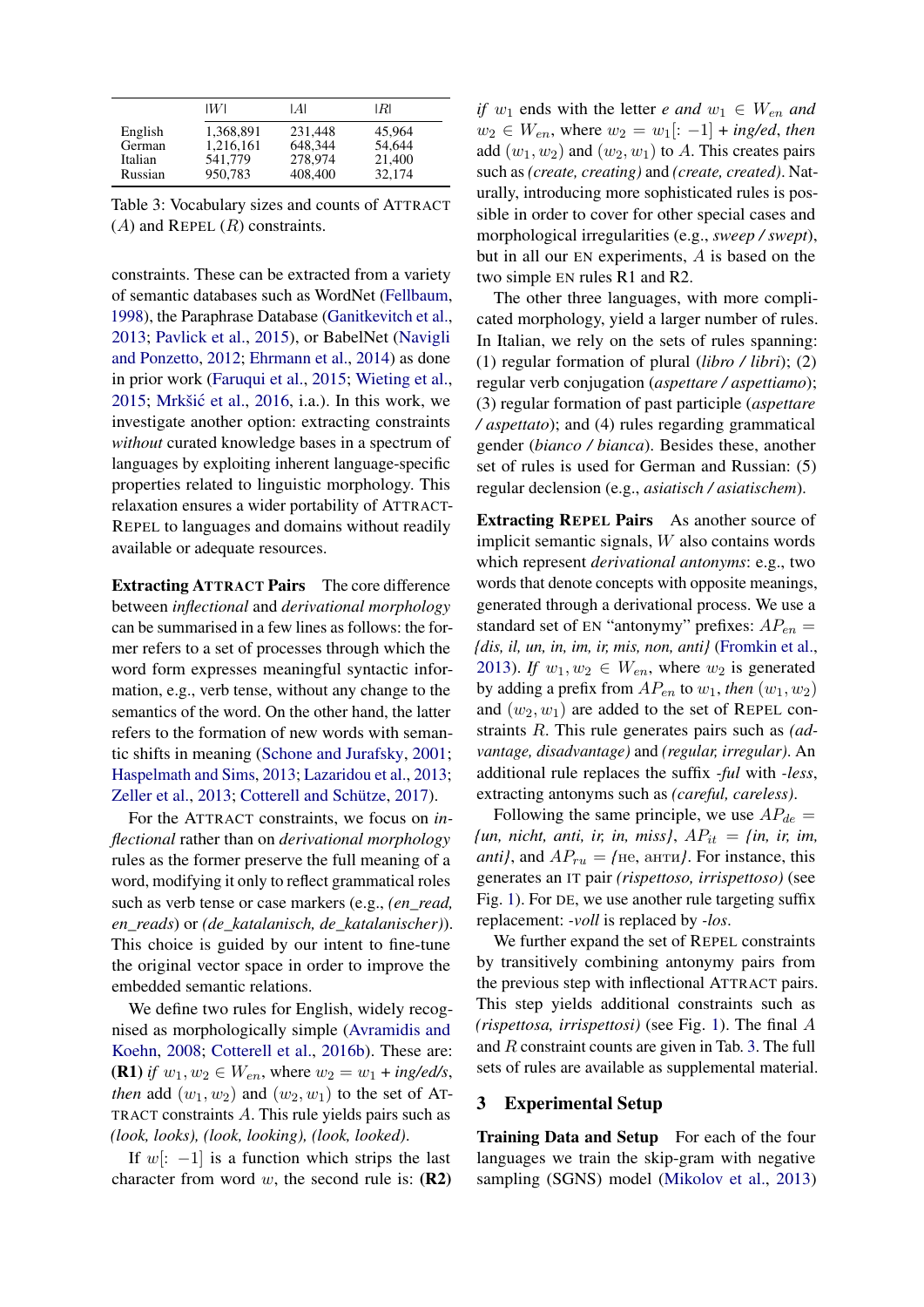on the latest Wikipedia dump of each language. We induce 300-dimensional word vectors, with the frequency cut-off set to 10. The vocabulary sizes  $|W|$  for each language are provided in Tab. [3.](#page-3-0)<sup>[6](#page-4-0)</sup> We label these collections of vectors SGNS-LARGE.

**Other Starting Distributional Vectors** We also analyse the impact of *morph-fitting* on other collections of well-known EN word vectors. These vectors have varying vocabulary coverage and are trained with different architectures. We test standard distributional models: Common-Crawl GloVe [\(Pennington et al.,](#page-11-9) [2014\)](#page-11-9), SGNS vectors [\(Mikolov](#page-11-0) [et al.,](#page-11-0) [2013\)](#page-11-0) with various contexts (*BOW* = bag-ofwords; *DEPS* = dependency contexts), and training data (*PW* = Polyglot Wikipedia from [Al-Rfou](#page-9-8) [et al.](#page-9-8) [\(2013\)](#page-9-8);  $8B = 8$  billion token word2vec corpus), following [\(Levy and Goldberg,](#page-10-2) [2014\)](#page-10-2) and [\(Schwartz et al.,](#page-11-2) [2015\)](#page-11-2). We also test the symmetricpattern based vectors of [Schwartz et al.](#page-11-10) [\(2016\)](#page-11-10) (*SymPat-Emb*), count-based PMI-weighted vectors reduced by SVD [\(Baroni et al.,](#page-9-9) [2014\)](#page-9-9) (*Count-SVD*), a model which replaces the context modelling function from CBOW with bidirectional LSTMs [\(Mela](#page-11-11)[mud et al.,](#page-11-11) [2016\)](#page-11-11) (*Context2Vec*), and two sets of EN vectors trained by injecting multilingual information: *BiSkip* [\(Luong et al.,](#page-11-12) [2015\)](#page-11-12) and *MultiCCA* [\(Faruqui and Dyer,](#page-10-13) [2014\)](#page-10-13).

We also experiment with standard well-known distributional spaces in other languages (IT and DE), available from prior work [\(Dinu et al.,](#page-9-10) [2015;](#page-9-10) [Luong et al.,](#page-11-12) [2015;](#page-11-12) Vulić and Korhonen, [2016a\)](#page-12-6).

Morph-fixed Vectors A baseline which utilises an equal amount of knowledge as morph-fitting, termed *morph-fixing*, fixes the vector of each word to the distributional vector of its most frequent inflectional synonym, tying the vectors of lowfrequency words to their more frequent inflections. For each word  $w_1$ , we construct a set of  $M + 1$ words  $W_{w_1} = \{w_1, w'_1, \dots, w'_M\}$  consisting of the word  $w_1$  itself and all M words which cooccur with  $w_1$  in the ATTRACT constraints. We then choose the word  $w'_{max}$  from the set  $W_{w_1}$  with the maximum frequency in the training data, and fix all other word vectors in  $W_{w_1}$  to its word vector. The morph-fixed vectors (MFIX) serve as our primary baseline, as they outperformed another straightforward baseline based on *stemming* across

all of our intrinsic and extrinsic experiments.

Morph-fitting Variants We analyse two variants of morph-fitting: (1) using ATTRACT constraints only (MFIT-A), and (2) using both AT-TRACT and REPEL constraints (MFIT-AR).

#### 4 Intrinsic Evaluation: Word Similarity

Evaluation Setup and Datasets The first set of experiments intrinsically evaluates *morph-fitted* vector spaces on word similarity benchmarks, using Spearman's rank correlation as the evaluation metric. First, we use the SimLex-999 dataset, as well as SimVerb-3500, a recent EN verb pair similarity dataset providing similarity ratings for 3,500 verb pairs.[7](#page-4-1) SimLex-999 was translated to DE, IT, and RU by [Leviant and Reichart](#page-10-6) [\(2015\)](#page-10-6), and they crowdsourced similarity scores from native speakers. We use this dataset for our multilingual evaluation. $8$ 

Morph-fitting EN Word Vectors As the first experiment, we morph-fit a wide spectrum of EN distributional vectors induced by various architectures (see Sect. [3\)](#page-3-1). The results on SimLex and SimVerb are summarised in Tab. [4.](#page-5-0) The results with EN SGNS-LARGE vectors are shown in Fig. [3a.](#page-7-0) Morphfitted vectors bring consistent improvement across all experiments, regardless of the quality of the initial distributional space. This finding confirms that the method is robust: its effectiveness does not depend on the architecture used to construct the initial space. To illustrate the improvements, note that the best score on SimVerb for a model trained on running text is achieved by *Context2vec* ( $\rho = 0.388$ ); injecting morphological constraints into this vector space results in a gain of 7.1  $\rho$  points.

Experiments on Other Languages We next extend our experiments to other languages, testing both morph-fitting variants. The results are summarised in Tab. [5,](#page-5-1) while Fig. [3a-3d](#page-7-0) show results for the morph-fitted SGNS-LARGE vectors. These scores confirm the effectiveness and robustness of morph-fitting across languages, suggesting that the idea of fitting to morphological constraints is indeed language-agnostic, given the set of languagespecific rule-based constraints. Fig. [3](#page-7-0) also demon-

<span id="page-4-0"></span> $6$ Other SGNS parameters were set to standard values [\(Ba](#page-9-9)[roni et al.,](#page-9-9) [2014;](#page-9-9) Vulić and Korhonen, [2016b\)](#page-12-7): 15 epochs, 15 negative samples, global learning rate: .025, subsampling rate:  $1e - 4$ . Similar trends in results persist with  $d = 100, 500$ .

<span id="page-4-1"></span> $\mu$ <sup>7</sup>Unlike other gold standard resources such as WordSim-353 [\(Finkelstein et al.,](#page-10-14) [2002\)](#page-10-14) or MEN [\(Bruni et al.,](#page-9-11) [2014\)](#page-9-11), SimLex and SimVerb provided explicit guidelines to discern between semantic similarity and association, so that related but non-similar words (e.g. *cup* and *coffee*) have a low rating.

<span id="page-4-2"></span><sup>8</sup> Since [Leviant and Reichart](#page-10-6) [\(2015\)](#page-10-6) re-scored the original EN SimLex, we use their EN SimLex version for consistency.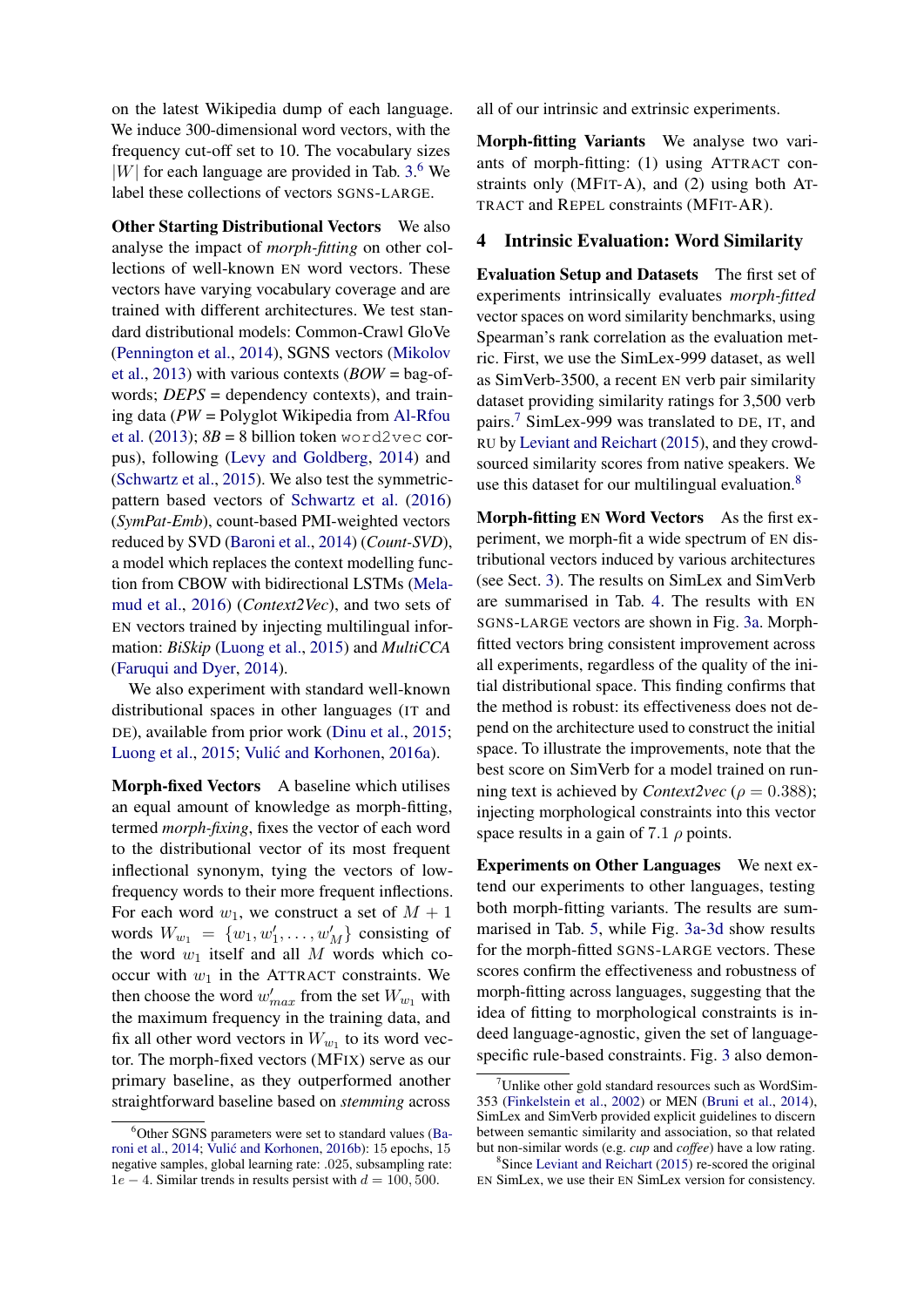<span id="page-5-0"></span>

|                                                   | <b>Evaluation</b>       |                         |
|---------------------------------------------------|-------------------------|-------------------------|
| <b>Vectors</b>                                    | SimLex-999              | SimVerb-3500            |
| 1. SG-BOW2-PW (300)                               |                         |                         |
| (Mikolov et al., 2013)<br>2. GloVe-6B (300)       | $.339 \rightarrow .439$ | $.277 \rightarrow .381$ |
| (Pennington et al., 2014)                         | $.324 \rightarrow .438$ | $.286 \rightarrow .405$ |
| 3. Count-SVD (500)                                |                         |                         |
| (Baroni et al., 2014)<br>4. SG-DEPS-PW (300)      | $.267 \rightarrow .360$ | $.199 \rightarrow .301$ |
| (Levy and Goldberg, 2014)                         | $.376 \rightarrow .434$ | $.313 \rightarrow .418$ |
| 5. SG-DEPS-8B (500)                               |                         |                         |
| (Bansal et al., 2014)<br>$6.$ MultiCCA-EN $(512)$ | $.373 \rightarrow .441$ | $.356 \rightarrow .473$ |
| (Faruqui and Dyer, 2014)                          | $.314 \rightarrow .391$ | $.296 \rightarrow .354$ |
| 7. BiSkip-EN (256)                                | $.276 \rightarrow .356$ |                         |
| (Luong et al., 2015)<br>8. SG-BOW2-8B (500)       |                         | $.260 \rightarrow .333$ |
| (Schwartz et al., 2015)                           | $.373 \rightarrow .440$ | $.348 \rightarrow .441$ |
| 9. SymPat-Emb (500)<br>(Schwartz et al., 2016)    | $.381 \rightarrow .442$ | $.284 \rightarrow .373$ |
| 10. Context2Vec $(600)$                           |                         |                         |
| (Melamud et al., 2016)                            | $.371 \rightarrow .440$ | $.388 \rightarrow .459$ |

Table 4: The impact of morph-fitting (MFIT-AR used) on a representative set of EN vector space models. All results show the Spearman's  $\rho$  correlation before and after morph-fitting. The numbers in parentheses refer to the vector dimensionality.

<span id="page-5-1"></span>

| Vectors                                                                      | Distrib.     | MFIT-A       | <b>MFIT-AR</b> |
|------------------------------------------------------------------------------|--------------|--------------|----------------|
| $EN: GloVe-6B (300)$<br>EN: SG-BOW2-PW (300)                                 | .324<br>.339 | .376<br>.385 | .438<br>.439   |
| DE: SG-DEPS-PW (300)<br>(Vulić and Korhonen, 2016a)<br>DE: BiSkip-DE (256)   | .267         | .318         | .325           |
| (Luong et al., 2015)                                                         | .354         | .414         | .421           |
| IT: SG-DEPS-PW (300)<br>(Vulić and Korhonen, 2016a)<br>IT: CBOW5-Wacky (300) | .237         | -351         | .391           |
| (Dinu et al., 2015)                                                          | .363         | .417         | .446           |

Table 5: Results on multilingual SimLex-999 (EN, DE, and IT) with two morph-fitting variants.

strates that the morph-fitted vector spaces consistently outperform the morph-fixed ones.

The comparison between MFIT-A and MFIT-AR indicates that both sets of constraints are important for the fine-tuning process. MFIT-A yields consistent gains over the initial spaces, and (consistent) further improvements are achieved by also incorporating the antonymous REPEL constraints. This demonstrates that both types of constraints are useful for semantic specialisation.

Comparison to Other Specialisation Methods We also tried using other post-processing specialisation models from the literature in lieu of ATTRACT-REPEL using the same set of "morphological" synonymy and antonymy constraints. We compare ATTRACT-REPEL to the retrofitting model

<span id="page-5-2"></span>

Figure 2: A comparison of morph-fitting (the MFIT-AR variant) with two other standard specialisation approaches using the same set of morphological constraints: Retrofitting (RF) [\(Faruqui et al.,](#page-10-3) [2015\)](#page-10-3) and Counter-fitting (CF) (Mrkšić et al., [2016\)](#page-11-3). Spearman's  $\rho$  correlation scores on the multilingual SimLex-999 dataset for the same six distributional spaces from Tab. [5.](#page-5-1)

of [\(Faruqui et al.,](#page-10-3) [2015\)](#page-10-3) and counter-fitting [\(Mrkšic´](#page-11-13) [et al.,](#page-11-13) [2017a\)](#page-11-13). The two baselines were trained for 20 iterations using suggested settings. The results for EN, DE, and IT are summarised in Fig. [2.](#page-5-2) They clearly indicate that MFIT-AR outperforms the two other post-processors for each language. We hypothesise that the difference in performance mainly stems from context-sensitive vector space updates performed by ATTRACT-REPEL. Conversely, the other two models perform pairwise updates which do not consider what effect each update has on the example pair's relation to other word vectors (for a detailed comparison, see (Mrkšić et al., [2017b\)](#page-11-4)).

Besides their lower performance, the two other specialisation models have additional disadvantages compared to the proposed morph-fitting model. First, retrofitting is able to incorporate only synonymy/ATTRACT pairs, while our results demonstrate the usefulness of both types of constraints, both for intrinsic evaluation (Tab. [5\)](#page-5-1) and downstream tasks (see later Fig. [3\)](#page-7-0). Second, counter-fitting is computationally intractable with SGNS-LARGE vectors, as its regularisation term involves the computation of all pairwise distances between words in the vocabulary.

Further Discussion The simplicity of the used language-specific rules does come at a cost of occasionally generating incorrect linguistic constraints such as *(tent, intent)*, *(prove, improve)* or *(press, impress)*. In future work, we will study how to fur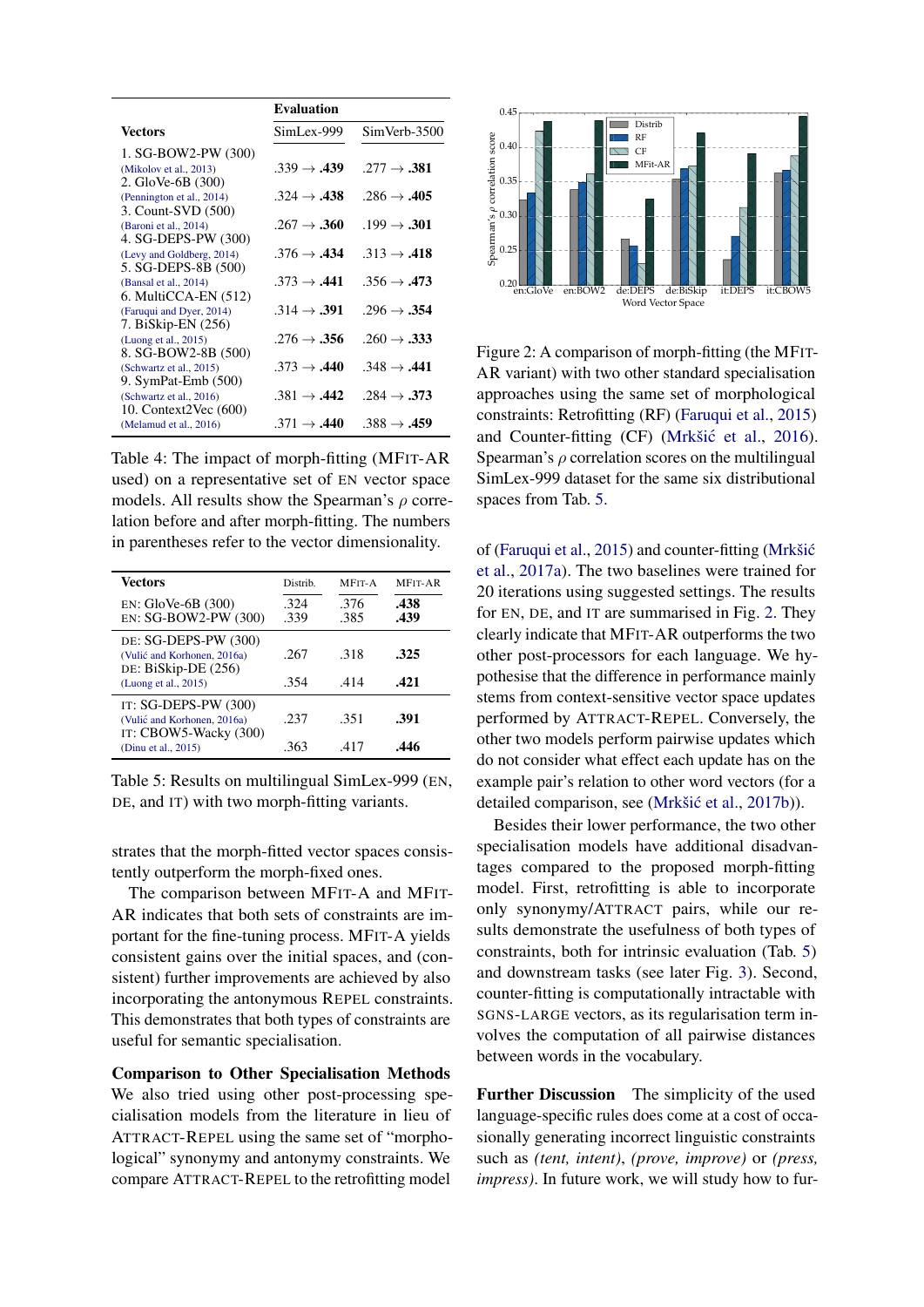ther refine extracted sets of constraints. We also plan to conduct experiments with gold standard morphological lexicons on languages for which such resources exist [\(Sylak-Glassman et al.,](#page-12-8) [2015;](#page-12-8) [Cotterell et al.,](#page-9-7) [2016b\)](#page-9-7), and investigate approaches which learn morphological inflections and derivations in different languages automatically as another potential source of morphological constraints [\(Soricut and Och,](#page-12-9) [2015;](#page-12-9) [Cotterell et al.,](#page-9-13) [2016a;](#page-9-13) [Faruqui et al.,](#page-10-15) [2016;](#page-10-15) [Kann et al.,](#page-10-16) [2017;](#page-10-16) [Aharoni](#page-9-14) [and Goldberg,](#page-9-14) [2017,](#page-9-14) i.a.).

### 5 Downstream Task: Dialogue State Tracking (DST)

Goal-oriented dialogue systems provide conversational interfaces for tasks such as booking flights or finding restaurants. In *slot-based* systems, application domains are specified using *ontologies* that define the search constraints which users can express. An ontology consists of a number of *slots* and their assorted *slot values*. In a *restaurant search* domain, sets of slot-values could include PRICE = [*cheap, expensive*] or FOOD = [*Thai, Indian, ...*].

The DST model is the first component of modern dialogue pipelines [\(Young,](#page-12-10) [2010\)](#page-12-10). It serves to capture the intents expressed by the user at each dialogue turn and update the *belief state*. This probability distribution over the possible dialogue states (defined by the domain ontology) is the system's internal estimate of the user's goals. It is used by the downstream *dialogue manager* component to choose the subsequent system response [\(Su et al.,](#page-12-11) [2016\)](#page-12-12). The following example shows the true dialogue state in a multi-turn dialogue:

User: What's good in the southern part of town? inform(area=south) System: Vedanta is the top-rated Indian place. User: How about something cheaper? inform(area=south, price=cheap) System: Seven Days is very popular. Great hot pot. User: What's the address? inform(area=south, price=cheap); request(address) System: Seven Days is at 66 Regent Street.

The Dialogue State Tracking Challenge (DSTC) shared task series formalised the evaluation and provided labelled DST datasets [\(Henderson et al.,](#page-10-17) [2014a](#page-10-17)[,b;](#page-10-18) [Williams et al.,](#page-12-13) [2016\)](#page-12-13). While a plethora of DST models are available based on, e.g., handcrafted rules [\(Wang et al.,](#page-12-14) [2014\)](#page-12-14) or conditional random fields [\(Lee and Eskenazi,](#page-10-19) [2013\)](#page-10-19), the recent DST methodology has seen a shift towards neural-

network architectures [\(Henderson et al.,](#page-10-20) [2014c,](#page-10-20)[d;](#page-10-21) [Zilka and Jurcicek,](#page-12-15) [2015;](#page-11-14) Mrkšić et al., 2015; [Perez](#page-11-15) [and Liu,](#page-11-15) [2017;](#page-11-15) [Liu and Perez,](#page-11-16) [2017;](#page-11-16) [Vodolán et al.,](#page-12-16) [2017;](#page-12-16) Mrkšić et al., [2017a,](#page-11-13) i.a.).

Model: Neural Belief Tracker To detect intents in user utterances, most existing models rely on either (or both): 1) Spoken Language Understanding models which require large amounts of annotated training data; or 2) hand-crafted, domain-specific lexicons which try to capture lexical and morphological variation. The Neural Belief Tracker (NBT) is a novel DST model which overcomes both issues by reasoning purely over pre-trained word vectors (Mrkšić et al., [2017a\)](#page-11-13). The NBT learns to compose these vectors into intermediate utterance and context representations. These are then used to decide which of the ontology-defined intents (goals) have been expressed by the user. The NBT model keeps word vectors *fixed* during training, so that unseen, yet related words can be mapped to the right intent at test time (e.g. *northern* to *north*).

Data: Multilingual WOZ 2.0 Dataset Our DST evaluation is based on the WOZ dataset, released by [Wen et al.](#page-12-17) [\(2017\)](#page-12-17). In this Wizard-of-Oz setup, two Amazon Mechanical Turk workers assumed the role of the user and the system asking/providing information about restaurants in Cambridge (operating over the same ontology and database used for DSTC2 [\(Henderson et al.,](#page-10-17) [2014a\)](#page-10-17)). Users typed instead of speaking, removing the need to deal with noisy speech recognition. In DSTC datasets, users would quickly adapt to the system's inability to deal with complex queries. Conversely, the WOZ setup allowed them to use sophisticated language. The WOZ 2.0 release expanded the dataset to 1,200 dialogues (Mrkšić et al., [2017a\)](#page-11-13). In this work, we use translations of this dataset to Italian and Ger-man, released by Mrkšić et al. [\(2017b\)](#page-11-4).

Evaluation Setup The principal metric we use to measure DST performance is the *joint goal accuracy*, which represents the proportion of test set dialogue turns where all user goals expressed up to that point of the dialogue were decoded correctly [\(Henderson et al.,](#page-10-17) [2014a\)](#page-10-17). The NBT models for EN, DE and IT are trained using four variants of the SGNS-LARGE vectors: 1) the initial distributional vectors; 2) *morph-fixed* vectors; 3) and 4) the two variants of *morph-fitted* vectors (see Sect. [3\)](#page-3-1).

As shown by Mrkšić et al. [\(2017b\)](#page-11-4), *semantic specialisation* of the employed word vectors ben-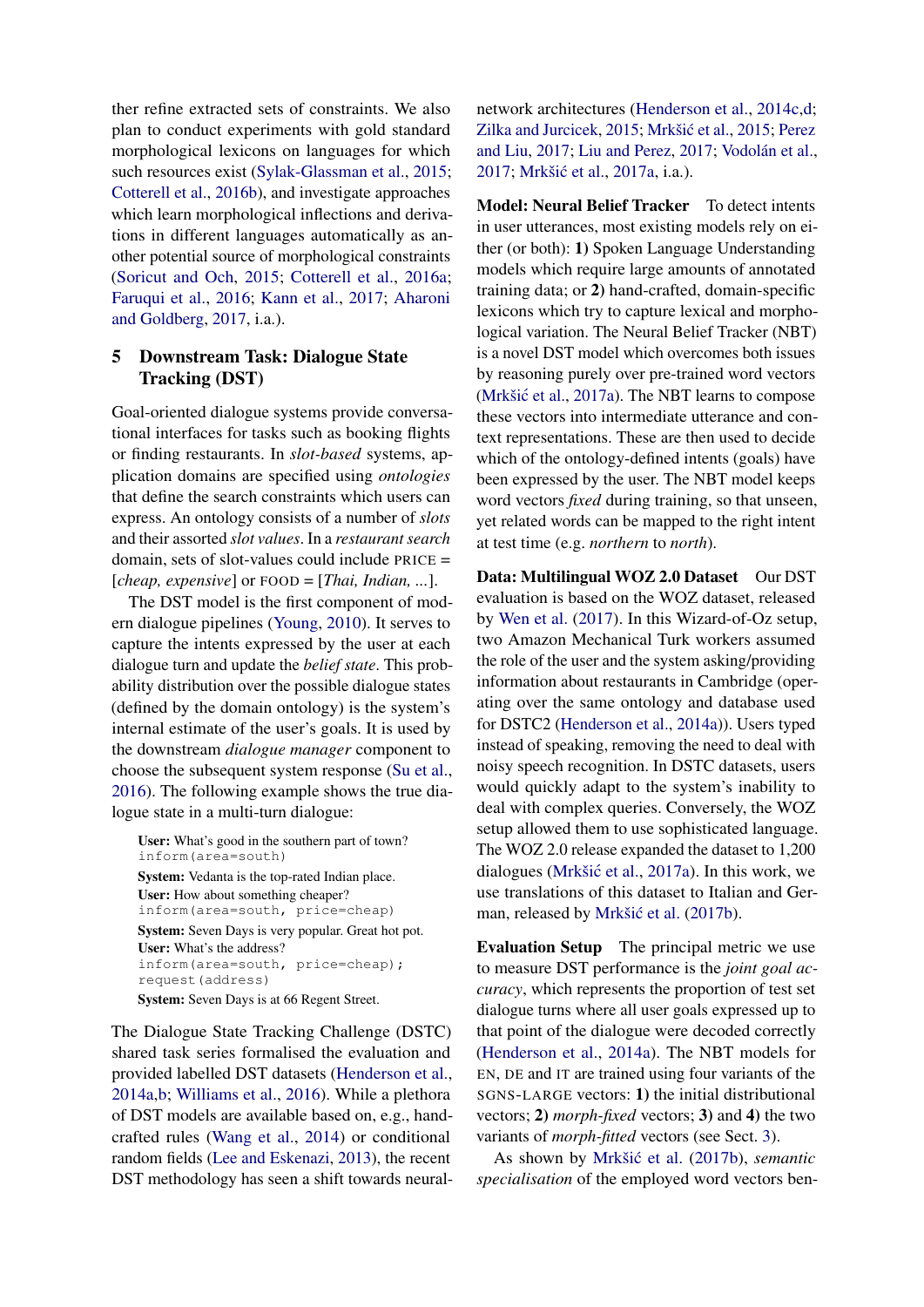<span id="page-7-0"></span>

Figure 3: An overview of the results (Spearman's  $\rho$  correlation) for four languages on SimLex-999 (grey bars, left y axis) and the downstream DST performance (dark bars, right  $y$  axis) using SGNS-LARGE vectors  $(d = 300)$  $(d = 300)$  $(d = 300)$ , see Tab. 3 and Sect. [3.](#page-3-1) The left y axis measures the intrinsic word similarity performance, while the right y axis provides the scale for the DST performance (there are no DST datasets for Russian).

efits DST performance across all three languages. However, large gains on SimLex-999 do not always induce correspondingly large gains in downstream performance. In our experiments, we investigate the extent to which *morph-fitting* improves DST performance, and whether these gains exhibit stronger correlation with intrinsic performance.

Results and Discussion The dark bars (against the right axes) in Fig. [3](#page-7-0) show the DST performance of NBT models making use of the four vector collections. IT and DE benefit from both kinds of *morph-fitting*: IT performance increases from  $74.1 \rightarrow 78.1$  (MFIT-A) and DE performance rises even more:  $60.6 \rightarrow 66.3$  (MFIT-AR), setting a new state-of-the-art score for both datasets. The *morph-fixed* vectors do not enhance DST performance, probably because fixing word vectors to their highest frequency inflectional form eliminates useful semantic content encoded in the original vectors. On the other hand, morph-fitting makes use of this information, supplementing it with semantic relations between different morphological forms. These conclusions are in line with the Sim-Lex gains, where morph-fitting outperforms both distributional and *morph-fixed* vectors.

English performance shows little variation across the four word vector collections investigated here. This corroborates our intuition that, as a morphologically simpler language, English stands to gain less from fine-tuning the morphological variation for downstream applications. This result again points at the discrepancy between intrinsic and extrinsic evaluation: the considerable gains in Sim-Lex performance do not necessarily induce similar gains in downstream performance. Additional discrepancies between SimLex and downstream DST performance are detected for German and Italian. While we observe a slight drop in SimLex performance with the DE MFIT-AR vectors compared to the MFIT-A ones, their relative performance is reversed in the DST task. On the other hand, we see the opposite trend in Italian, where the MFIT-A vectors score lower than the MFIT-AR vectors on SimLex, but higher on the DST task. In summary, we believe these results show that SimLex is not a perfect proxy for downstream performance in language understanding tasks. Regardless, its performance does correlate with downstream performance to a large extent, providing a useful indicator for the usefulness of specific word vector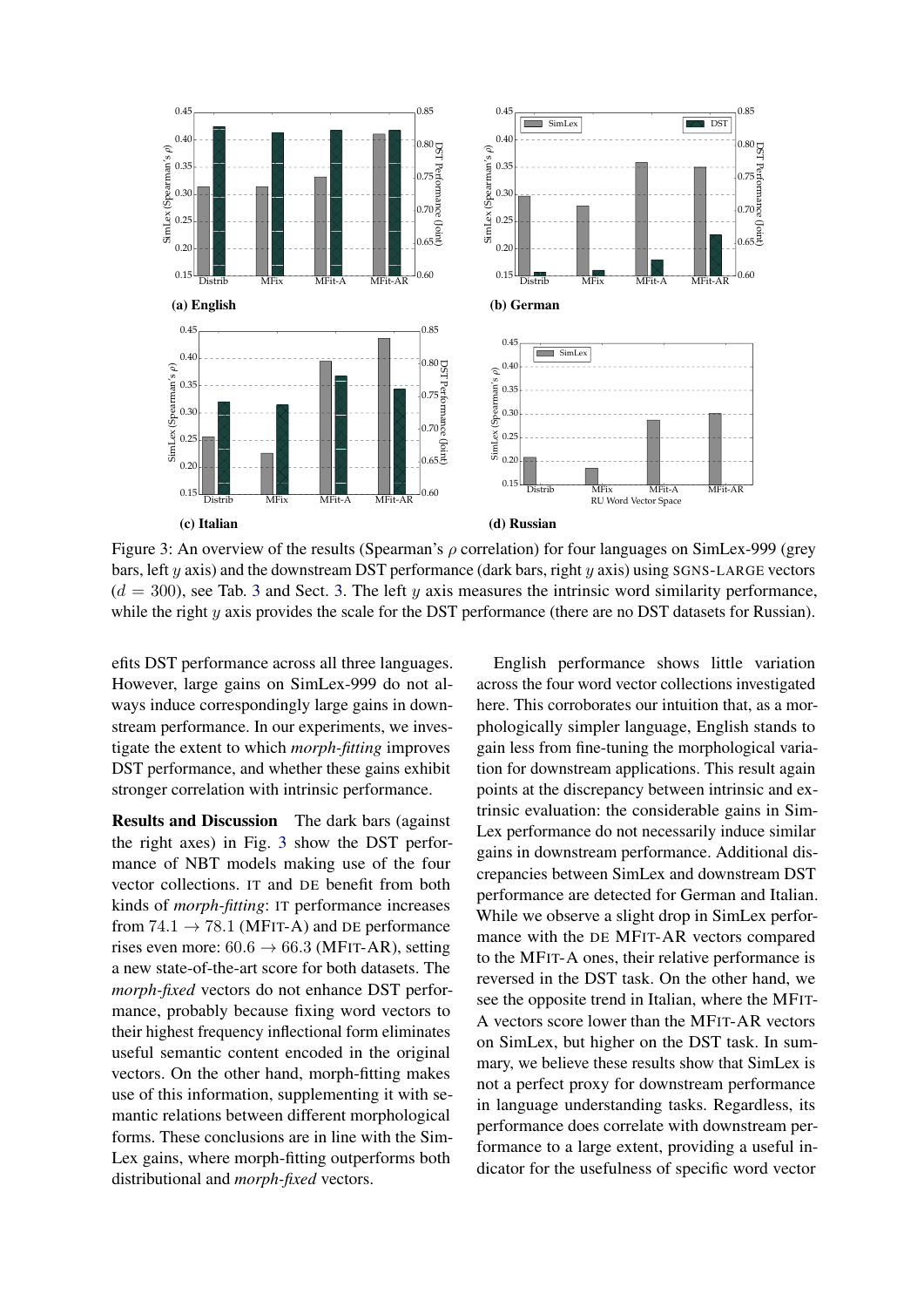spaces for extrinsic tasks such as DST.

#### 6 Related Work

Semantic Specialisation A standard approach to incorporating external information into vector spaces is to pull the representations of similar words closer together. Some models integrate such constraints into the training procedure, modifying the prior or the regularisation [\(Yu and Dredze,](#page-12-18) [2014;](#page-12-18) [Xu et al.,](#page-12-19) [2014;](#page-12-19) [Bian et al.,](#page-9-15) [2014;](#page-9-15) [Kiela et al.,](#page-10-4) [2015\)](#page-10-4), or using a variant of the SGNS-style objective [\(Liu et al.,](#page-11-17) [2015;](#page-11-17) [Osborne et al.,](#page-11-18) [2016\)](#page-11-18). Another class of models, popularly termed *retrofitting*, injects lexical knowledge from available semantic databases (e.g., WordNet, PPDB) into pre-trained word vectors [\(Faruqui et al.,](#page-10-3) [2015;](#page-10-3) [Jauhar et al.,](#page-10-22) [2015;](#page-10-22) [Wieting et al.,](#page-12-4) [2015;](#page-12-4) [Nguyen et al.,](#page-11-19) [2016;](#page-11-19) Mrkšić et al., [2016\)](#page-11-3). Morph-fitting falls into the latter category. However, instead of resorting to curated knowledge bases, and experimenting solely with English, we show that the *morphological richness* of any language can be exploited as a source of inexpensive supervision for fine-tuning vector spaces, at the same time specialising them to better reflect true semantic similarity, and learning more accurate representations for low-frequency words.

Word Vectors and Morphology The use of morphological resources to improve the representations of morphemes and words is an active area of research. The majority of proposed architectures encode morphological information, provided either as gold standard morphological resources [\(Sylak-](#page-12-8)[Glassman et al.,](#page-12-8) [2015\)](#page-12-8) such as CELEX [\(Baayen](#page-9-16) [et al.,](#page-9-16) [1995\)](#page-9-16) or as an external analyser such as Morfessor [\(Creutz and Lagus,](#page-9-17) [2007\)](#page-9-17), along with distributional information jointly at *training* time in the language modelling (LM) objective [\(Luong](#page-11-20) [et al.,](#page-11-20) [2013;](#page-11-20) [Botha and Blunsom,](#page-9-18) [2014;](#page-9-18) [Qiu et al.,](#page-11-21) [2014;](#page-11-21) [Cotterell and Schütze,](#page-9-19) [2015;](#page-9-19) [Bhatia et al.,](#page-9-20) [2016,](#page-9-20) i.a.). The key idea is to learn a morphological composition function [\(Lazaridou et al.,](#page-10-11) [2013;](#page-10-11) [Cotterell and Schütze,](#page-9-5) [2017\)](#page-9-5) which synthesises the representation of a word given the representations of its constituent morphemes. Contrary to our work, these models typically coalesce all lexical relations.

Another class of models, operating at the character level, shares a similar methodology: such models compose token-level representations from subcomponent embeddings (subwords, morphemes, or characters) [\(dos Santos and Zadrozny,](#page-9-21) [2014;](#page-9-21) [Ling](#page-10-23) [et al.,](#page-10-23) [2015;](#page-10-23) [Cao and Rei,](#page-9-22) [2016;](#page-9-22) [Kim et al.,](#page-10-24) [2016;](#page-10-24)

[Wieting et al.,](#page-12-20) [2016;](#page-12-20) [Verwimp et al.,](#page-12-21) [2017,](#page-12-21) i.a.).

In contrast to prior work, our model *decouples* the use of morphological information, now provided in the form of inflectional and derivational rules transformed into constraints, from the actual training. This pipelined approach results in a simpler, more portable model. In spirit, our work is similar to [Cotterell et al.](#page-9-7) [\(2016b\)](#page-9-7), who formulate the idea of post-training specialisation in a generative Bayesian framework. Their work uses gold morphological lexicons; we show that competitive performance can be achieved using a non-exhaustive set of simple rules. Our framework facilitates the inclusion of *antonyms* at no extra cost and naturally extends to constraints from other sources (e.g., WordNet) in future work. Another practical difference is that we focus on similarity and evaluate morph-fitting in a well-defined downstream task where the artefacts of the distributional hypothesis are known to prompt statistical system failures.

#### 7 Conclusion and Future Work

We have presented a novel *morph-fitting* method which injects morphological knowledge in the form of linguistic constraints into word vector spaces. The method makes use of implicit semantic signals encoded in inflectional and derivational rules which describe the morphological processes in a language. The results in intrinsic word similarity tasks show that *morph-fitting* improves vector spaces induced by distributional models across four languages. Finally, we have shown that the use of *morph-fitted* vectors boosts the performance of downstream language understanding models which rely on word representations as features, especially for morphologically rich languages such as German.

Future work will focus on other potential sources of morphological knowledge, porting the framework to other morphologically rich languages and downstream tasks, and on further refinements of the post-processing specialisation algorithm and the constraint selection.

#### Acknowledgments

This work is supported by the ERC Consolidator Grant LEXICAL: Lexical Acquisition Across Languages (no 648909). RR is supported by the Intel-ICRI grant: Hybrid Models for Minimally Supervised Information Extraction from Conversations. The authors are grateful to the anonymous reviewers for their helpful suggestions.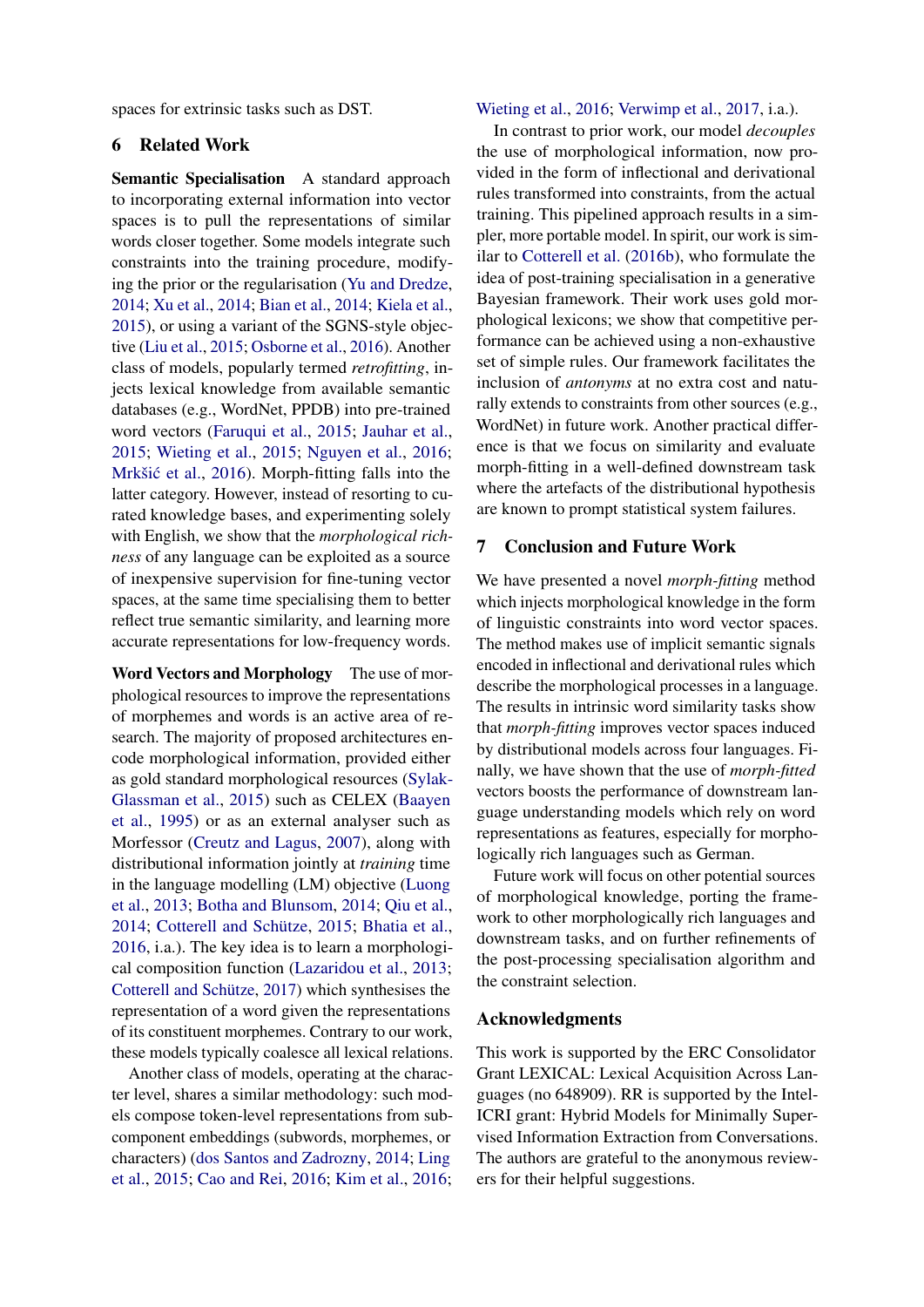#### References

- <span id="page-9-14"></span>Roee Aharoni and Yoav Goldberg. 2017. [Mor](https://arxiv.org/abs/1611.01487)[phological inflection generation with hard](https://arxiv.org/abs/1611.01487)<br>monotonic attention. In Proceedings of ACL. In *Proceedings of ACL*. [https://arxiv.org/abs/1611.01487.](https://arxiv.org/abs/1611.01487)
- <span id="page-9-8"></span>Rami Al-Rfou, Bryan Perozzi, and Steven Skiena. 2013. [Polyglot: Distributed word representations for](http://www.aclweb.org/anthology/W13-3520) [multilingual NLP.](http://www.aclweb.org/anthology/W13-3520) In *Proceedings of CoNLL*. pages 183–192. [http://www.aclweb.org/anthology/W13-](http://www.aclweb.org/anthology/W13-3520) [3520.](http://www.aclweb.org/anthology/W13-3520)
- <span id="page-9-6"></span>Eleftherios Avramidis and Philipp Koehn. 2008. Enriching morphologically poor languages for statistical machine translation. [guages for statistical machine translation.](http://www.aclweb.org/anthology/P/P08/P08-1087) In *Proceedings of ACL*. pages 763–770. [http://www.aclweb.org/anthology/P/P08/P08-1087.](http://www.aclweb.org/anthology/P/P08/P08-1087)
- <span id="page-9-16"></span>Harald R. Baayen, Richard Piepenbrock, and Hedderik van Rijn. 1995. The CELEX lexical data base on CD-ROM .
- <span id="page-9-12"></span>Mohit Bansal, Kevin Gimpel, and Karen Livescu. 2014. [Tailoring continuous word representations for depen](http://www.aclweb.org/anthology/P14-2131)[dency parsing.](http://www.aclweb.org/anthology/P14-2131) In *Proceedings of ACL*. pages 809– 815. [http://www.aclweb.org/anthology/P14-2131.](http://www.aclweb.org/anthology/P14-2131)
- <span id="page-9-9"></span>Marco Baroni, Georgiana Dinu, and Germán Kruszewski. 2014. [Don't count, pre](http://www.aclweb.org/anthology/P14-1023)[dict! A systematic comparison of context](http://www.aclweb.org/anthology/P14-1023)[counting vs. context-predicting semantic vec](http://www.aclweb.org/anthology/P14-1023)[tors.](http://www.aclweb.org/anthology/P14-1023) In *Proceedings of ACL*. pages 238–247. [http://www.aclweb.org/anthology/P14-1023.](http://www.aclweb.org/anthology/P14-1023)
- <span id="page-9-20"></span>Parminder Bhatia, Robert Guthrie, and Jacob Eisenstein. 2016. [Morphological priors for](https://aclweb.org/anthology/D16-1047) [probabilistic neural word embeddings.](https://aclweb.org/anthology/D16-1047) In<br>Proceedings of EMNLP. pages 490-500. *Proceedings of EMNLP*. pages 490–500. [https://aclweb.org/anthology/D16-1047.](https://aclweb.org/anthology/D16-1047)
- <span id="page-9-15"></span>Jiang Bian, Bin Gao, and Tie-Yan Liu. 2014. [Knowledge-powered deep learning for word embed](https://doi.org/10.1007/978-3-662-44848-9_9)[ding.](https://doi.org/10.1007/978-3-662-44848-9_9) In *Proceedings of ECML-PKDD*. pages 132– 148. [https://doi.org/10.1007/978-3-662-44848-9\\_9.](https://doi.org/10.1007/978-3-662-44848-9_9)
- <span id="page-9-18"></span>Jan A. Botha and Phil Blunsom. 2014. [Com](http://jmlr.org/proceedings/papers/v32/botha14.html)[positional morphology for word repre](http://jmlr.org/proceedings/papers/v32/botha14.html)[sentations and language modelling.](http://jmlr.org/proceedings/papers/v32/botha14.html) In<br>*Proceedings of ICML*, pages 1899–1907. *Proceedings of ICML*. pages [http://jmlr.org/proceedings/papers/v32/botha14.html.](http://jmlr.org/proceedings/papers/v32/botha14.html)
- <span id="page-9-11"></span>Elia Bruni, Nam-Khanh Tran, and Marco Baroni. 2014. [Multimodal distributional semantics.](https://doi.org/10.1613/jair.4135) *Journal of Artificial Intelligence Research* 49:1–47. [https://doi.org/10.1613/jair.4135.](https://doi.org/10.1613/jair.4135)
- <span id="page-9-22"></span>Kris Cao and Marek Rei. 2016. [A joint model](http://aclweb.org/anthology/W/W16/W16-1603) [for word embedding and word morphology.](http://aclweb.org/anthology/W/W16/W16-1603) In *Proceedings of the 1st Workshop on Representation Learning for NLP*. pages 18–26. [http://aclweb.org/anthology/W/W16/W16-1603.](http://aclweb.org/anthology/W/W16/W16-1603)
- <span id="page-9-0"></span>Danqi Chen and Christopher D. Manning. 2014. [A](http://www.aclweb.org/anthology/D14-1082) [fast and accurate dependency parser using neural net](http://www.aclweb.org/anthology/D14-1082)[works.](http://www.aclweb.org/anthology/D14-1082) In *Proceedings of EMNLP*. pages 740–750. [http://www.aclweb.org/anthology/D14-1082.](http://www.aclweb.org/anthology/D14-1082)
- <span id="page-9-1"></span>Ronan Collobert, Jason Weston, Léon Bottou, Michael Karlen, Koray Kavukcuoglu, and Pavel P. Kuksa. 2011. [Natural language pro](http://dl.acm.org/citation.cfm?id=1953048.2078186)[cessing \(almost\) from scratch.](http://dl.acm.org/citation.cfm?id=1953048.2078186) *Journal of Machine Learning Research* 12:2493–2537. [http://dl.acm.org/citation.cfm?id=1953048.2078186.](http://dl.acm.org/citation.cfm?id=1953048.2078186)
- <span id="page-9-13"></span>Ryan Cotterell, Christo Kirov, John Sylak-Glassman, David Yarowsky, Jason Eisner, and Mans Hulden. 2016a. [The sigmorphon 2016 shared task - morpho](http://anthology.aclweb.org/W16-2002)[logical reinflection.](http://anthology.aclweb.org/W16-2002) In *Proceedings of the 14th SIG-MORPHON Workshop on Computational Research in Phonetics, Phonology, and Morphology*. pages 10–22. [http://anthology.aclweb.org/W16-2002.](http://anthology.aclweb.org/W16-2002)
- <span id="page-9-19"></span>Ryan Cotterell and Hinrich Schütze. 2015. [Morphological word-embeddings.](http://www.aclweb.org/anthology/N15-1140) *ceedings of NAACL-HLT*. pages 1287–1292. [http://www.aclweb.org/anthology/N15-1140.](http://www.aclweb.org/anthology/N15-1140)
- <span id="page-9-5"></span>Ryan Cotterell and Hinrich Schütze. 2017. [Joint](https://arxiv.org/abs/1701.00946) [semantic synthesis and morphological analysis of](https://arxiv.org/abs/1701.00946) [the derived word.](https://arxiv.org/abs/1701.00946) *Transactions of the ACL* [https://arxiv.org/abs/1701.00946.](https://arxiv.org/abs/1701.00946)
- <span id="page-9-7"></span>Ryan Cotterell, Hinrich Schütze, and Jason Eisner. 2016b. [Morphological smoothing and extrapolation](http://www.aclweb.org/anthology/P16-1156) [of word embeddings.](http://www.aclweb.org/anthology/P16-1156) In *Proceedings of ACL*. pages 1651–1660. [http://www.aclweb.org/anthology/P16-](http://www.aclweb.org/anthology/P16-1156) [1156.](http://www.aclweb.org/anthology/P16-1156)
- <span id="page-9-17"></span>Mathias Creutz and Krista Lagus. 2007. [Un](http://doi.acm.org/10.1145/1217098.1217101)[supervised models for morpheme segmentation](http://doi.acm.org/10.1145/1217098.1217101) [and morphology learning.](http://doi.acm.org/10.1145/1217098.1217101) *TSLP* 4(1):3:1–3:34. [http://doi.acm.org/10.1145/1217098.1217101.](http://doi.acm.org/10.1145/1217098.1217101)
- <span id="page-9-2"></span>James Curran. 2004. *From Distributional to Semantic Similarity*. Ph.D. thesis, School of Informatics, University of Edinburgh. [http://hdl.handle.net/1842/563.](http://hdl.handle.net/1842/563)
- <span id="page-9-10"></span>Georgiana Dinu, Angeliki Lazaridou, and Marco Baroni. 2015. [Improving zero-shot learning by mitigat](http://arxiv.org/abs/1412.6568)[ing the hubness problem.](http://arxiv.org/abs/1412.6568) In *Proceedings of ICLR (Workshop Papers)*. [http://arxiv.org/abs/1412.6568.](http://arxiv.org/abs/1412.6568)
- <span id="page-9-21"></span>Cícero Nogueira dos Santos and Bianca Zadrozny. 2014. [Learning character-level](http://jmlr.org/proceedings/papers/v32/santos14.html) [representations for part-of-speech tagging.](http://jmlr.org/proceedings/papers/v32/santos14.html) In *Proceedings of ICML*. pages 1818–1826. [http://jmlr.org/proceedings/papers/v32/santos14.html.](http://jmlr.org/proceedings/papers/v32/santos14.html)
- <span id="page-9-3"></span>John C. Duchi, Elad Hazan, and Yoram Singer. 2011. [Adaptive subgradient methods for on](http://dl.acm.org/citation.cfm?id=2021068)[line learning and stochastic optimization.](http://dl.acm.org/citation.cfm?id=2021068) *Journal of Machine Learning Research* 12:2121–2159. [http://dl.acm.org/citation.cfm?id=2021068.](http://dl.acm.org/citation.cfm?id=2021068)
- <span id="page-9-4"></span>Maud Ehrmann, Francesco Cecconi, Daniele Vannella, John Philip Mccrae, Philipp Cimiano, and Roberto Navigli. 2014. [Representing multilingual data as](http://www.lrec-conf.org/proceedings/lrec2014/summaries/810.html) [linked data: The case of BabelNet 2.0.](http://www.lrec-conf.org/proceedings/lrec2014/summaries/810.html) In *Proceedings of LREC*. pages 401–408. [http://www.lrec](http://www.lrec-conf.org/proceedings/lrec2014/summaries/810.html)[conf.org/proceedings/lrec2014/summaries/810.html.](http://www.lrec-conf.org/proceedings/lrec2014/summaries/810.html)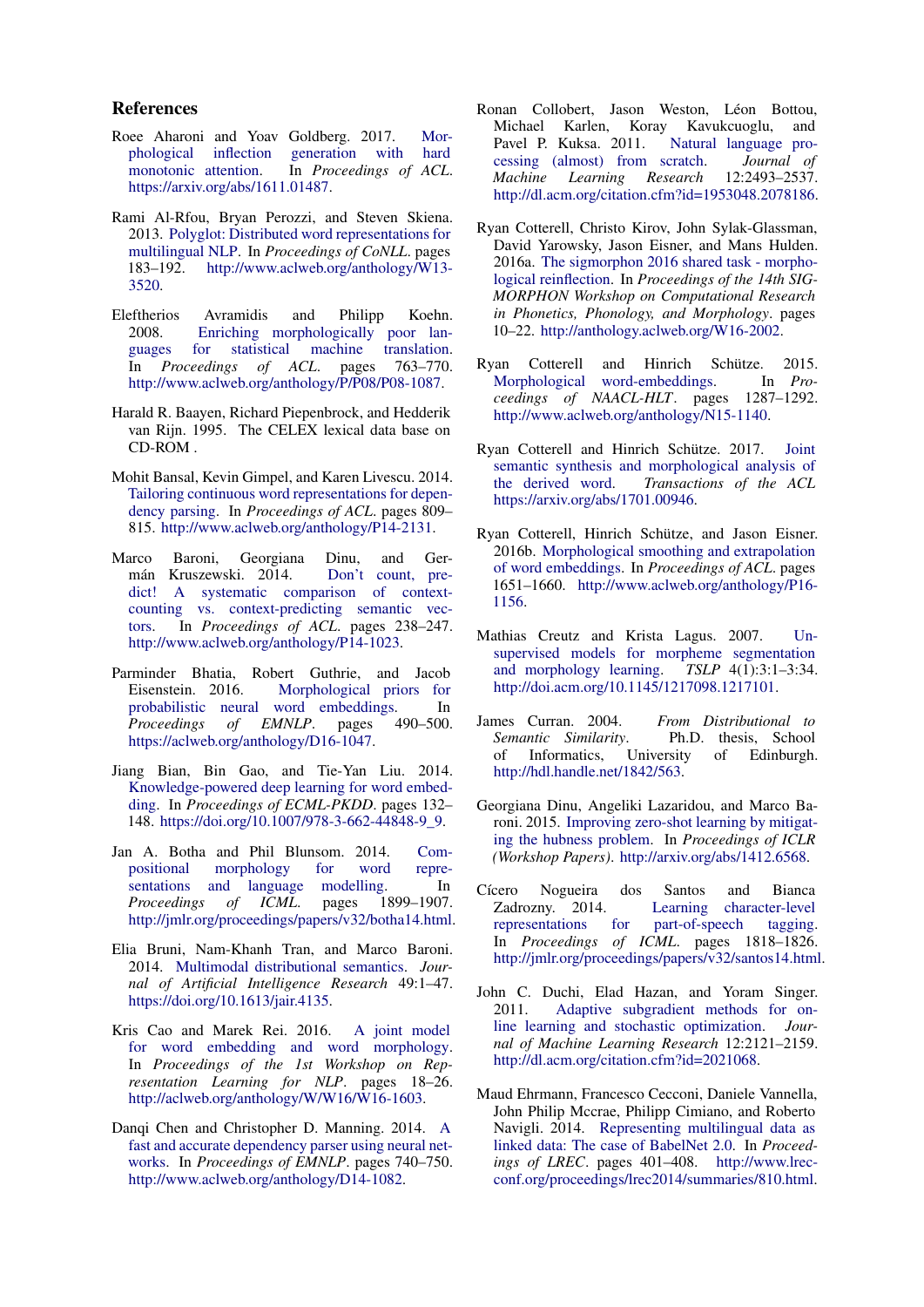- <span id="page-10-3"></span>Manaal Faruqui, Jesse Dodge, Sujay Kumar Jauhar, Chris Dyer, Eduard Hovy, and Noah A. Smith. 2015. [Retrofitting word vectors to semantic lexi](http://www.aclweb.org/anthology/N15-1184)[cons.](http://www.aclweb.org/anthology/N15-1184) In *Proceedings of NAACL-HLT*. pages 1606– 1615. [http://www.aclweb.org/anthology/N15-1184.](http://www.aclweb.org/anthology/N15-1184)
- <span id="page-10-13"></span>Manaal Faruqui and Chris Dyer. 2014. [Improving vec](http://www.aclweb.org/anthology/E14-1049)[tor space word representations using multilingual](http://www.aclweb.org/anthology/E14-1049) [correlation.](http://www.aclweb.org/anthology/E14-1049) In *Proceedings of EACL*. pages 462– 471. [http://www.aclweb.org/anthology/E14-1049.](http://www.aclweb.org/anthology/E14-1049)
- <span id="page-10-15"></span>Manaal Faruqui, Yulia Tsvetkov, Graham Neubig, and Chris Dyer. 2016. [Morphological inflection gener](http://www.aclweb.org/anthology/N16-1077)[ation using character sequence to sequence learn](http://www.aclweb.org/anthology/N16-1077)[ing.](http://www.aclweb.org/anthology/N16-1077) In *Proceedings of NAACL-HLT*. pages 634–643. [http://www.aclweb.org/anthology/N16-1077.](http://www.aclweb.org/anthology/N16-1077)

<span id="page-10-8"></span>Christiane Fellbaum. 1998. *WordNet*. [https://mitpress.mit.edu/books/wordnet.](https://mitpress.mit.edu/books/wordnet)

- <span id="page-10-14"></span>Lev Finkelstein, Evgeniy Gabrilovich, Yossi Matias, Ehud Rivlin, Zach Solan, Gadi Wolfman, and Eytan Ruppin. 2002. [context: The concept revisited.](https://doi.org/10.1145/503104.503110) *ACM Transactions on Information Systems* 20(1):116–131. [https://doi.org/10.1145/503104.503110.](https://doi.org/10.1145/503104.503110)
- <span id="page-10-12"></span>Victoria Fromkin, Robert Rodman, and Nina Hyams. 2013. *An Introduction to Language, 10th Edition*.
- <span id="page-10-9"></span>Juri Ganitkevitch, Benjamin Van Durme, and Chris Callison-Burch. 2013. [PPDB: The Paraphrase](http://www.aclweb.org/anthology/N13-1092) [Database.](http://www.aclweb.org/anthology/N13-1092) In *Proceedings of NAACL-HLT*. pages 758–764. [http://www.aclweb.org/anthology/N13-](http://www.aclweb.org/anthology/N13-1092) [1092.](http://www.aclweb.org/anthology/N13-1092)
- <span id="page-10-7"></span>Daniela Gerz, Ivan Vulić, Felix Hill, Roi Reichart, and Anna Korhonen. 2016. [SimVerb-](https://aclweb.org/anthology/D16-1235)[3500: A large-scale evaluation set of verb similar](https://aclweb.org/anthology/D16-1235)[ity.](https://aclweb.org/anthology/D16-1235) In *Proceedings of EMNLP*. pages 2173–2182. [https://aclweb.org/anthology/D16-1235.](https://aclweb.org/anthology/D16-1235)
- <span id="page-10-1"></span>Zellig S. Harris. 1954. Distributional structure. *Word* 10(23):146–162.
- <span id="page-10-10"></span>Martin Haspelmath and Andrea Sims. 2013. *Understanding morphology*.
- <span id="page-10-17"></span>Matthew Henderson, Blaise Thomson, and Jason D. Wiliams. 2014a. [The Second Dialog State Tracking](http://aclweb.org/anthology/W/W14/W14-4337.pdf) [Challenge.](http://aclweb.org/anthology/W/W14/W14-4337.pdf) In *Proceedings of SIGDIAL*. pages 263– 272. [http://aclweb.org/anthology/W/W14/W14-](http://aclweb.org/anthology/W/W14/W14-4337.pdf) [4337.pdf.](http://aclweb.org/anthology/W/W14/W14-4337.pdf)
- <span id="page-10-18"></span>Matthew Henderson, Blaise Thomson, and Jason D. Wiliams. 2014b. [The Third Dialog State Tracking](https://doi.org/10.1109/SLT.2014.7078595) [Challenge.](https://doi.org/10.1109/SLT.2014.7078595) In *Proceedings of IEEE SLT*. pages 324– 329. [https://doi.org/10.1109/SLT.2014.7078595.](https://doi.org/10.1109/SLT.2014.7078595)
- <span id="page-10-20"></span>Matthew Henderson, Blaise Thomson, and Steve Young. 2014c. Robust dialog state tracking using delexicalised recurrent neural networks and unsupervised adaptation. In *Proceedings of IEEE SLT*. pages 360–365.
- <span id="page-10-21"></span>Matthew Henderson, Blaise Thomson, and Steve Young. 2014d. [Word-based dialog state](http://aclweb.org/anthology/W/W14/W14-4340.pdf) [tracking with recurrent neural networks.](http://aclweb.org/anthology/W/W14/W14-4340.pdf) In *Proceedings of SIGDIAL*. pages 292–299. [http://aclweb.org/anthology/W/W14/W14-](http://aclweb.org/anthology/W/W14/W14-4340.pdf) [4340.pdf.](http://aclweb.org/anthology/W/W14/W14-4340.pdf)
- <span id="page-10-5"></span>Felix Hill, Roi Reichart, and Anna Korhonen. 2015. [SimLex-999: Evaluating semantic](https://doi.org/10.1162/COLI_a_00237) [models with \(genuine\) similarity estimation.](https://doi.org/10.1162/COLI_a_00237) *Computational Linguistics* 41(4):665–695. [https://doi.org/10.1162/COLI\\_a\\_00237.](https://doi.org/10.1162/COLI_a_00237)
- <span id="page-10-22"></span>Sujay Kumar Jauhar, Chris Dyer, and Eduard H. Hovy. 2015. [Ontologically grounded multi-sense repre](http://www.aclweb.org/anthology/N15-1070)[sentation learning for semantic vector space mod](http://www.aclweb.org/anthology/N15-1070)[els.](http://www.aclweb.org/anthology/N15-1070) In *Proceedings of NAACL*. pages 683–693. [http://www.aclweb.org/anthology/N15-1070.](http://www.aclweb.org/anthology/N15-1070)
- <span id="page-10-0"></span>Anders Johannsen, Héctor Martínez Alonso, and Anders Søgaard. 2015. [Any-language frame-semantic](http://aclweb.org/anthology/D15-1245) [parsing.](http://aclweb.org/anthology/D15-1245) In *Proceedings of EMNLP*. pages 2062– 2066. [http://aclweb.org/anthology/D15-1245.](http://aclweb.org/anthology/D15-1245)
- <span id="page-10-16"></span>Katharina Kann, Ryan Cotterell, and Hinrich Schütze. 2017. [Neural multi-source morphological reinflec](http://www.aclweb.org/anthology/E17-1049)[tion.](http://www.aclweb.org/anthology/E17-1049) In *Proceedings of EACL*. pages 514–524. [http://www.aclweb.org/anthology/E17-1049.](http://www.aclweb.org/anthology/E17-1049)
- <span id="page-10-4"></span>Douwe Kiela, Felix Hill, and Stephen Clark. 2015. [Specializing word embeddings for similarity or re](http://aclweb.org/anthology/D15-1242)[latedness.](http://aclweb.org/anthology/D15-1242) In *Proceedings of EMNLP*. pages 2044– 2048. [http://aclweb.org/anthology/D15-1242.](http://aclweb.org/anthology/D15-1242)
- <span id="page-10-24"></span>Yoon Kim, Yacine Jernite, David Sontag, and Alexander M. Rush. 2016. Character-aware neural language models. In *Proceedings of AAAI*. pages 2741– 2749.
- <span id="page-10-11"></span>Angeliki Lazaridou, Marco Marelli, Roberto Zamparelli, and Marco Baroni. 2013. [Compositional](http://www.aclweb.org/anthology/P13-1149)[ly derived representations of morphologically](http://www.aclweb.org/anthology/P13-1149) [complex words in distributional semantics.](http://www.aclweb.org/anthology/P13-1149) In *Proceedings of ACL*. pages 1517–1526. [http://www.aclweb.org/anthology/P13-1149.](http://www.aclweb.org/anthology/P13-1149)
- <span id="page-10-19"></span>Sungjin Lee and Maxine Eskenazi. 2013. [Recipe](http://aclweb.org/anthology/W/W13/W13-4066.pdf) [for building robust spoken dialog state trackers:](http://aclweb.org/anthology/W/W13/W13-4066.pdf) [Dialog State Tracking Challenge system descrip](http://aclweb.org/anthology/W/W13/W13-4066.pdf)[tion.](http://aclweb.org/anthology/W/W13/W13-4066.pdf) In *Proceedings of SIGDIAL*. pages 414– 422. [http://aclweb.org/anthology/W/W13/W13-](http://aclweb.org/anthology/W/W13/W13-4066.pdf) [4066.pdf.](http://aclweb.org/anthology/W/W13/W13-4066.pdf)
- <span id="page-10-6"></span>Ira Leviant and Roi Reichart. 2015. [Separated by](http://arxiv.org/abs/1508.00106) [an un-common language: Towards judgment lan](http://arxiv.org/abs/1508.00106)[guage informed vector space modeling.](http://arxiv.org/abs/1508.00106) *CoRR* abs/1508.00106. [http://arxiv.org/abs/1508.00106.](http://arxiv.org/abs/1508.00106)
- <span id="page-10-2"></span>Omer Levy and Yoav Goldberg. 2014. [Dependency-based word embeddings.](http://www.aclweb.org/anthology/P14-2050) In *Proceedings of ACL*. pages 302–308. [http://www.aclweb.org/anthology/P14-2050.](http://www.aclweb.org/anthology/P14-2050)
- <span id="page-10-23"></span>Wang Ling, Chris Dyer, Alan W. Black, Isabel Trancoso, Ramon Fermandez, Silvio Amir, Luis Marujo, and Tiago Luis. 2015. [Finding function in form:](http://aclweb.org/anthology/D15-1176)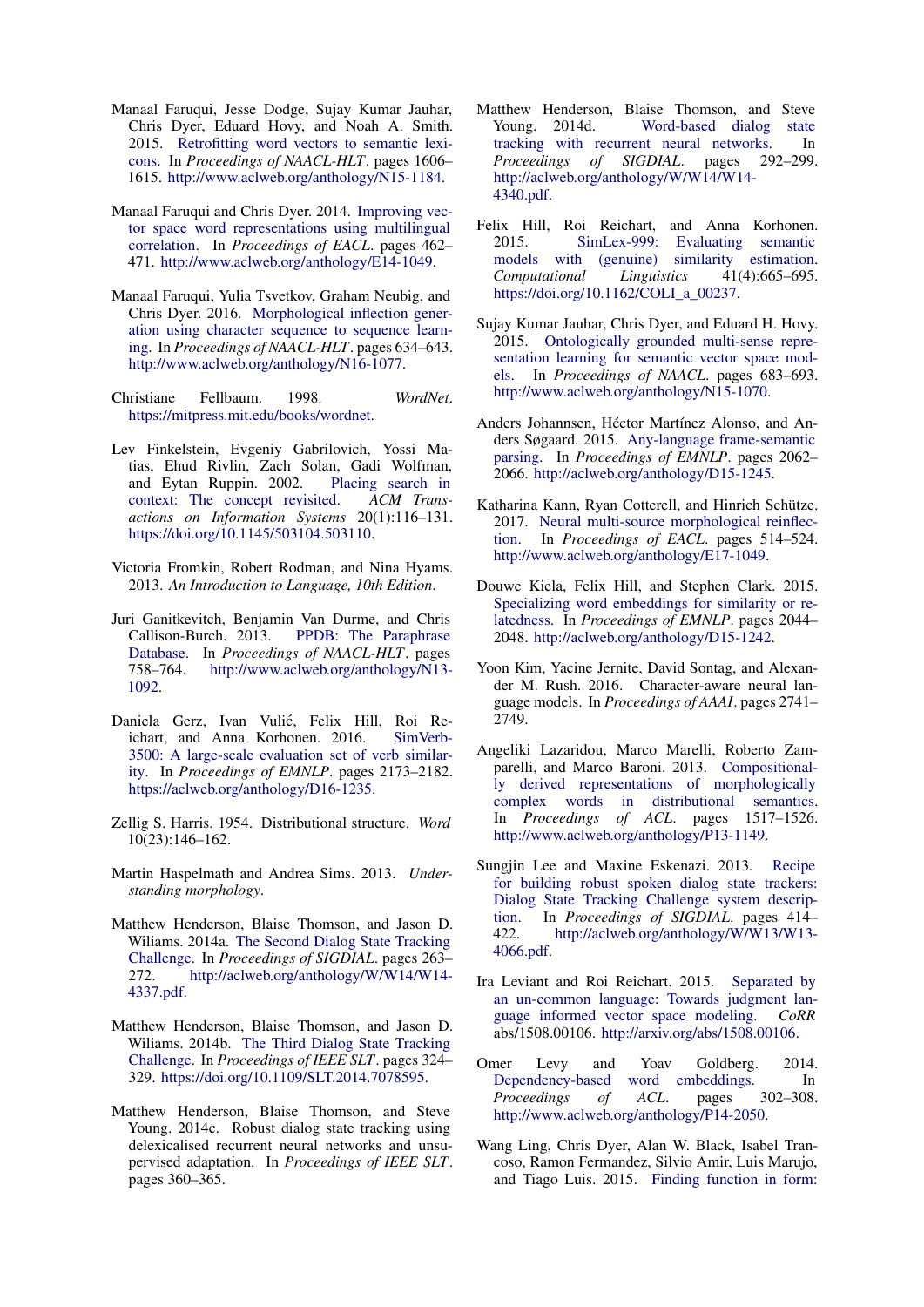[Compositional character models for open vocabu](http://aclweb.org/anthology/D15-1176)[lary word representation.](http://aclweb.org/anthology/D15-1176) In *Proceedings of EMNLP*. pages 1520–1530. [http://aclweb.org/anthology/D15-](http://aclweb.org/anthology/D15-1176) [1176.](http://aclweb.org/anthology/D15-1176)

- <span id="page-11-16"></span>Fei Liu and Julien Perez. 2017. [Gated end-to-end mem](http://www.aclweb.org/anthology/E17-1001)[ory networks.](http://www.aclweb.org/anthology/E17-1001) In *Proceedings of EACL*. pages 1–10. [http://www.aclweb.org/anthology/E17-1001.](http://www.aclweb.org/anthology/E17-1001)
- <span id="page-11-17"></span>Quan Liu, Hui Jiang, Si Wei, Zhen-Hua Ling, [Learning semantic word](http://www.aclweb.org/anthology/P15-1145) [embeddings based on ordinal knowledge con](http://www.aclweb.org/anthology/P15-1145)[straints.](http://www.aclweb.org/anthology/P15-1145) In *Proceedings of ACL*. pages 1501–1511. [http://www.aclweb.org/anthology/P15-1145.](http://www.aclweb.org/anthology/P15-1145)
- <span id="page-11-12"></span>Thang Luong, Hieu Pham, and Christopher D. Manning. 2015. [Bilingual word representations with](http://www.aclweb.org/anthology/W15-1521) [monolingual quality in mind.](http://www.aclweb.org/anthology/W15-1521) In *Proceedings of the 1st Workshop on Vector Space Modeling for Natural Language Processing*. pages 151–159. [http://www.aclweb.org/anthology/W15-1521.](http://www.aclweb.org/anthology/W15-1521)
- <span id="page-11-20"></span>Thang Luong, Richard Socher, and Christopher Manning. 2013. [Better word representations](http://www.aclweb.org/anthology/W13-3512) [with recursive neural networks for morphol](http://www.aclweb.org/anthology/W13-3512)[ogy.](http://www.aclweb.org/anthology/W13-3512) In *Proceedings of CoNLL*. pages 104–113. [http://www.aclweb.org/anthology/W13-3512.](http://www.aclweb.org/anthology/W13-3512)
- <span id="page-11-11"></span>Oren Melamud, Jacob Goldberger, and Ido Dagan. 2016. [Context2vec: Learning generic](http://aclweb.org/anthology/K/K16/K16-1006.pdf) [context embedding with bidirectional LSTM.](http://aclweb.org/anthology/K/K16/K16-1006.pdf) In *Proceedings of CoNLL*. pages 51–61. [http://aclweb.org/anthology/K/K16/K16-1006.pdf.](http://aclweb.org/anthology/K/K16/K16-1006.pdf)
- <span id="page-11-0"></span>Tomas Mikolov, Ilya Sutskever, Kai Chen, Gregory S. Corrado, and Jeffrey Dean. 2013. Distributed representations of words and phrases and their compositionality. In *Proceedings of NIPS*. pages 3111–3119.
- <span id="page-11-1"></span>Andriy Mnih and Koray Kavukcuoglu. 2013. Learning word embeddings efficiently with noise-contrastive estimation. In *Proceedings of NIPS*. pages 2265– 2273.
- <span id="page-11-14"></span>Nikola Mrkšic, Diarmuid Ó Séaghdha, Blaise Thom- ´ son, Milica Gašic, Pei-Hao Su, David Vandyke, ´ Tsung-Hsien Wen, and Steve Young. 2015. [Multi](http://aclweb.org/anthology/P/P15/P15-2130.pdf)[domain dialog state tracking using recurrent neural](http://aclweb.org/anthology/P/P15/P15-2130.pdf) [networks.](http://aclweb.org/anthology/P/P15/P15-2130.pdf) In *Proceedings of ACL*. pages 794–799. [http://aclweb.org/anthology/P/P15/P15-2130.pdf.](http://aclweb.org/anthology/P/P15/P15-2130.pdf)
- <span id="page-11-13"></span>Nikola Mrkšic, Diarmuid Ó Séaghdha, Blaise ´ Thomson, Tsung-Hsien Wen, and Steve Young. 2017a. [Neural Belief Tracker: Data-driven di](http://arxiv.org/abs/1606.03777)[alogue state tracking.](http://arxiv.org/abs/1606.03777) In *Proceedings of ACL*. [http://arxiv.org/abs/1606.03777.](http://arxiv.org/abs/1606.03777)
- <span id="page-11-3"></span>Nikola Mrkšic, Diarmuid Ó Séaghdha, Blaise Thom- ´ son, Milica Gašić, Lina Maria Rojas-Barahona, Pei-Hao Su, David Vandyke, Tsung-Hsien Wen, and Steve Young. 2016. [Counter-fitting word vectors](http://aclweb.org/anthology/N/N16/N16-1018.pdf) [to linguistic constraints.](http://aclweb.org/anthology/N/N16/N16-1018.pdf) In *Proceedings of NAACL-HLT*. [http://aclweb.org/anthology/N/N16/N16-](http://aclweb.org/anthology/N/N16/N16-1018.pdf) [1018.pdf.](http://aclweb.org/anthology/N/N16/N16-1018.pdf)
- <span id="page-11-4"></span>Nikola Mrkšić, Ivan Vulić, Diarmuid Ó Séaghdha, Roi Reichart, Milica Gašic, Anna Korhonen, and Steve ´ Young. 2017b. Semantic Specialisation of Distributional Word Vector Spaces using Monolingual and Cross-Lingual Constraints. arXiv.
- <span id="page-11-5"></span>Vinod Nair and Geoffrey E. Hinton. 2010. [Recti](http://www.icml2010.org/papers/432.pdf)[fied linear units improve restricted Boltzmann ma](http://www.icml2010.org/papers/432.pdf)[chines.](http://www.icml2010.org/papers/432.pdf) In *Proceedings of ICML*. pages 807–814. [http://www.icml2010.org/papers/432.pdf.](http://www.icml2010.org/papers/432.pdf)
- <span id="page-11-7"></span>Roberto Navigli and Simone Paolo Ponzetto. 2012. [Ba](https://doi.org/10.1016/j.artint.2012.07.001)[belNet: The automatic construction, evaluation and](https://doi.org/10.1016/j.artint.2012.07.001) [application of a wide-coverage multilingual seman](https://doi.org/10.1016/j.artint.2012.07.001)[tic network.](https://doi.org/10.1016/j.artint.2012.07.001) *Artificial Intelligence* 193:217–250. [https://doi.org/10.1016/j.artint.2012.07.001.](https://doi.org/10.1016/j.artint.2012.07.001)
- <span id="page-11-19"></span>Kim Anh Nguyen, Sabine Schulte im Walde, and Ngoc Thang Vu. 2016. [Integrating distributional](http://anthology.aclweb.org/P16-2074) [lexical contrast into word embeddings for antonym](http://anthology.aclweb.org/P16-2074)[synonym distinction.](http://anthology.aclweb.org/P16-2074) In *Proceedings of ACL*. pages 454–459. [http://anthology.aclweb.org/P16-2074.](http://anthology.aclweb.org/P16-2074)
- <span id="page-11-18"></span>Dominique Osborne, Shashi Narayan, and Shay Cohen. 2016. [Encoding prior knowledge with eigenword](https://arxiv.org/abs/1509.01007) [embeddings.](https://arxiv.org/abs/1509.01007) *Transactions of the ACL* 4:417–430. [https://arxiv.org/abs/1509.01007.](https://arxiv.org/abs/1509.01007)
- <span id="page-11-6"></span>Ellie Pavlick, Pushpendre Rastogi, Juri Ganitkevitch, Benjamin Van Durme, and Chris Callison-Burch. 2015. [PPDB 2.0: Better paraphrase ranking, fine](http://www.aclweb.org/anthology/P15-2070)[grained entailment relations, word embeddings, and](http://www.aclweb.org/anthology/P15-2070) [style classification.](http://www.aclweb.org/anthology/P15-2070) In *Proceedings of ACL*. pages 425–430. [http://www.aclweb.org/anthology/P15-](http://www.aclweb.org/anthology/P15-2070) [2070.](http://www.aclweb.org/anthology/P15-2070)
- <span id="page-11-9"></span>Jeffrey Pennington, Richard Socher, and Christopher Manning. 2014. [Glove: Global vectors for word rep](http://www.aclweb.org/anthology/D14-1162)[resentation.](http://www.aclweb.org/anthology/D14-1162) In *Proceedings of EMNLP*. pages 1532– 1543. [http://www.aclweb.org/anthology/D14-1162.](http://www.aclweb.org/anthology/D14-1162)
- <span id="page-11-15"></span>Julien Perez and Fei Liu. 2017. [Dialog state track](http://www.aclweb.org/anthology/E17-1029)[ing, a machine reading approach using Memory Net](http://www.aclweb.org/anthology/E17-1029)[work.](http://www.aclweb.org/anthology/E17-1029) In *Proceedings of EACL*. pages 305–314. [http://www.aclweb.org/anthology/E17-1029.](http://www.aclweb.org/anthology/E17-1029)
- <span id="page-11-21"></span>Siyu Qiu, Qing Cui, Jiang Bian, Bin Gao, and Tie-Yan Liu. 2014. [Co-learning of word rep](http://www.aclweb.org/anthology/C14-1015)[resentations and morpheme representations.](http://www.aclweb.org/anthology/C14-1015) In *Proceedings of COLING*. pages 141–150. [http://www.aclweb.org/anthology/C14-1015.](http://www.aclweb.org/anthology/C14-1015)
- <span id="page-11-8"></span>Patrick Schone and Daniel Jurafsky. 2001. [Knowledge-free induction of inflectional](http://aclweb.org/anthology/N/N01/N01-1024) [morphologies.](http://aclweb.org/anthology/N/N01/N01-1024) In *Proceedings of NAACL*. [http://aclweb.org/anthology/N/N01/N01-1024.](http://aclweb.org/anthology/N/N01/N01-1024)
- <span id="page-11-2"></span>Roy Schwartz, Roi Reichart, and Ari Rappoport. 2015. [Symmetric pattern based word em](http://www.aclweb.org/anthology/K15-1026)[beddings for improved word similarity predic](http://www.aclweb.org/anthology/K15-1026)[tion.](http://www.aclweb.org/anthology/K15-1026) In *Proceedings of CoNLL*. pages 258–267. [http://www.aclweb.org/anthology/K15-1026.](http://www.aclweb.org/anthology/K15-1026)
- <span id="page-11-10"></span>Roy Schwartz, Roi Reichart, and Ari Rappoport. 2016. [Symmetric patterns and coordinations: Fast and](http://www.aclweb.org/anthology/N16-1060) [enhanced representations of verbs and adjectives.](http://www.aclweb.org/anthology/N16-1060)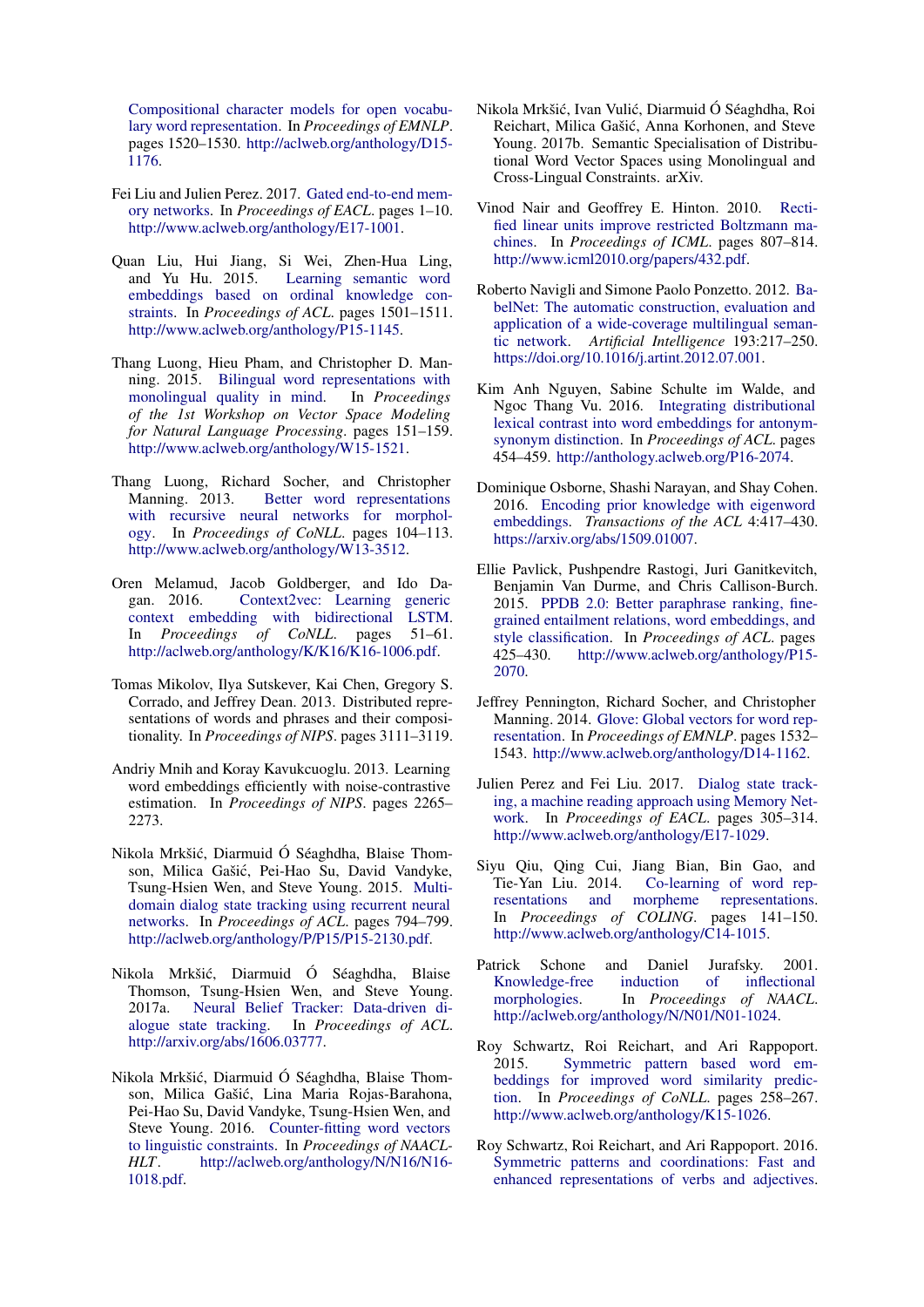In *Proceedings of NAACL-HLT*. pages 499–505. [http://www.aclweb.org/anthology/N16-1060.](http://www.aclweb.org/anthology/N16-1060)

- <span id="page-12-9"></span>Radu Soricut and Franz Och. 2015. [Unsupervised](http://www.aclweb.org/anthology/N15-1186) [morphology induction using word embeddings.](http://www.aclweb.org/anthology/N15-1186) In *Proceedings of NAACL-HLT*. pages 1627–1637. [http://www.aclweb.org/anthology/N15-1186.](http://www.aclweb.org/anthology/N15-1186)
- <span id="page-12-11"></span>Pei-Hao Su, Milica Gašić, Nikola Mrkšić, Lina Rojas-Barahona, Stefan Ultes, David Vandyke, Tsung-Hsien Wen, and Steve Young. ???? Continuously learning neural dialogue management.
- <span id="page-12-12"></span>Pei-Hao Su, Milica Gašić, Nikola Mrkšić, Lina Rojas-Barahona, Stefan Ultes, David Vandyke, Tsung-Hsien Wen, and Steve Young. 2016. [On-line active](http://www.aclweb.org/anthology/P16-1230) [reward learning for policy optimisation in spoken](http://www.aclweb.org/anthology/P16-1230) [dialogue systems.](http://www.aclweb.org/anthology/P16-1230) In *Proceedings of ACL*. pages 2431–2441. [http://www.aclweb.org/anthology/P16-](http://www.aclweb.org/anthology/P16-1230) [1230.](http://www.aclweb.org/anthology/P16-1230)
- <span id="page-12-8"></span>John Sylak-Glassman, Christo Kirov, David Yarowsky, and Roger Que. 2015. [A language](http://www.aclweb.org/anthology/P15-2111)[independent feature schema for inflectional mor](http://www.aclweb.org/anthology/P15-2111)[phology.](http://www.aclweb.org/anthology/P15-2111) In *Proceedings of ACL*. pages 674–680. [http://www.aclweb.org/anthology/P15-2111.](http://www.aclweb.org/anthology/P15-2111)
- <span id="page-12-3"></span>Reut Tsarfaty, Djamé Seddah, Yoav Goldberg, Sandra Kuebler, Yannick Versley, Marie Candito, Jennifer Foster, Ines Rehbein, and Lamia Tounsi. 2010. [Sta](http://www.aclweb.org/anthology/W10-1401)[tistical parsing of morphologically rich languages](http://www.aclweb.org/anthology/W10-1401) [\(SPMRL\) What, how and whither.](http://www.aclweb.org/anthology/W10-1401) In *Proceedings of the NAACL Workshop on Statistical Parsing of Morphologically-Rich Languages*. pages 1– 12. [http://www.aclweb.org/anthology/W10-1401.](http://www.aclweb.org/anthology/W10-1401)
- <span id="page-12-1"></span>Joseph P. Turian, Lev-Arie Ratinov, and Yoshua Bengio. 2010. [Word representations: A sim](http://www.aclweb.org/anthology/P10-1040)[ple and general method for semi-supervised learn](http://www.aclweb.org/anthology/P10-1040)[ing.](http://www.aclweb.org/anthology/P10-1040) In *Proceedings of ACL*. pages 384–394. [http://www.aclweb.org/anthology/P10-1040.](http://www.aclweb.org/anthology/P10-1040)
- <span id="page-12-2"></span>Peter D. Turney and Patrick Pantel. 2010. [From](https://doi.org/10.1613/jair.2934) [frequency to meaning: vector space models of se](https://doi.org/10.1613/jair.2934)[mantics.](https://doi.org/10.1613/jair.2934) *Journal of Artifical Intelligence Research* 37(1):141–188. [https://doi.org/10.1613/jair.2934.](https://doi.org/10.1613/jair.2934)
- <span id="page-12-21"></span>Lyan Verwimp, Joris Pelemans, Hugo Van hamme, and Patrick Wambacq. 2017. [Character-word LSTM lan](http://www.aclweb.org/anthology/E17-1040)[guage models.](http://www.aclweb.org/anthology/E17-1040) In *Proceedings of EACL*. pages 417– 427. [http://www.aclweb.org/anthology/E17-1040.](http://www.aclweb.org/anthology/E17-1040)
- <span id="page-12-16"></span>Miroslav Vodolán, Rudolf Kadlec, and Jan Kleindienst. 2017. [Hybrid dialog state tracker with ASR](http://www.aclweb.org/anthology/E17-2033) [features.](http://www.aclweb.org/anthology/E17-2033) In *Proceedings of EACL*. pages 205–210. [http://www.aclweb.org/anthology/E17-2033.](http://www.aclweb.org/anthology/E17-2033)
- <span id="page-12-6"></span>Ivan Vulić and Anna Korhonen. 2016a. [Is "universal](http://anthology.aclweb.org/P16-2084) [syntax" universally useful for learning distributed](http://anthology.aclweb.org/P16-2084) [word representations?](http://anthology.aclweb.org/P16-2084) In *Proceedings of ACL*. pages 518–524. [http://anthology.aclweb.org/P16-2084.](http://anthology.aclweb.org/P16-2084)
- <span id="page-12-7"></span>Ivan Vulić and Anna Korhonen. 2016b. [On the role](http://www.aclweb.org/anthology/P16-1024) [of seed lexicons in learning bilingual word embed](http://www.aclweb.org/anthology/P16-1024)[dings.](http://www.aclweb.org/anthology/P16-1024) In *Proceedings of ACL*. pages 247–257. [http://www.aclweb.org/anthology/P16-1024.](http://www.aclweb.org/anthology/P16-1024)
- <span id="page-12-14"></span>Zhen Wang, Jianwen Zhang, Jianlin Feng, and Zheng Chen. 2014. Knowledge graph embedding by translating on hyperplanes. In *Proceedings of AAAI*. pages 1112–1119.
- <span id="page-12-17"></span>Tsung-Hsien Wen, David Vandyke, Nikola Mrkšic,´ Milica Gašic, Lina M. Rojas-Barahona, Pei-Hao ´ Su, Stefan Ultes, and Steve Young. 2017. [A](http://www.aclweb.org/anthology/E17-1042) [network-based end-to-end trainable task-oriented](http://www.aclweb.org/anthology/E17-1042) [dialogue system.](http://www.aclweb.org/anthology/E17-1042) In *Proceedings of EACL*. [http://www.aclweb.org/anthology/E17-1042.](http://www.aclweb.org/anthology/E17-1042)
- <span id="page-12-4"></span>John Wieting, Mohit Bansal, Kevin Gimpel, and Karen Livescu. 2015. From paraphrase database to compositional paraphrase model and back. *Transactions of the ACL* 3:345–358.
- <span id="page-12-20"></span>John Wieting, Mohit Bansal, Kevin Gimpel, and Karen Livescu. 2016. [Charagram: Embed](https://aclweb.org/anthology/D16-1157)[ding words and sentences via character n-grams.](https://aclweb.org/anthology/D16-1157) In *Proceedings of EMNLP*. pages 1504–1515. [https://aclweb.org/anthology/D16-1157.](https://aclweb.org/anthology/D16-1157)
- <span id="page-12-13"></span>Jason D. Williams, Antoine Raux, and Matthew Henderson. 2016. [The Dialog State Track](http://dad.uni-bielefeld.de/index.php/dad/article/view/3685)[ing Challenge series: A review.](http://dad.uni-bielefeld.de/index.php/dad/article/view/3685) *Dialogue & Discourse* 7(3):4–33. [http://dad.uni](http://dad.uni-bielefeld.de/index.php/dad/article/view/3685)[bielefeld.de/index.php/dad/article/view/3685.](http://dad.uni-bielefeld.de/index.php/dad/article/view/3685)
- <span id="page-12-19"></span>Chang Xu, Yalong Bai, Jiang Bian, Bin Gao, Gang Wang, Xiaoguang Liu, and Tie-Yan Liu. 2014. [RC-NET: A general framework for](https://doi.org/10.1145/2661829.2662038) [incorporating knowledge into word representa](https://doi.org/10.1145/2661829.2662038)[tions.](https://doi.org/10.1145/2661829.2662038) In *Proceedings of CIKM*. pages 1219–1228. [https://doi.org/10.1145/2661829.2662038.](https://doi.org/10.1145/2661829.2662038)
- <span id="page-12-10"></span>Steve Young. 2010. Cognitive User Interfaces. *IEEE Signal Processing Magazine* .
- <span id="page-12-18"></span>Mo Yu and Mark Dredze. 2014. [Improving](http://www.aclweb.org/anthology/P14-2089) embeddings with semantic knowl[edge.](http://www.aclweb.org/anthology/P14-2089) In *Proceedings of ACL*. pages 545–550. [http://www.aclweb.org/anthology/P14-2089.](http://www.aclweb.org/anthology/P14-2089)
- <span id="page-12-5"></span>Britta Zeller, Jan Šnajder, and Sebastian Padó. 2013. [DErivBase: Inducing and evaluating](http://www.aclweb.org/anthology/P13-1118) [a derivational morphology resource for Ger](http://www.aclweb.org/anthology/P13-1118)[man.](http://www.aclweb.org/anthology/P13-1118) In *Proceedings of ACL*. pages 1201–1211. [http://www.aclweb.org/anthology/P13-1118.](http://www.aclweb.org/anthology/P13-1118)
- <span id="page-12-15"></span>Lukas Zilka and Filip Jurcicek. 2015. Incremental LSTM-based dialog state tracker. In *Proceedings of ASRU*.
- <span id="page-12-0"></span>Will Y. Zou, Richard Socher, Daniel Cer, and Christopher D. Manning. 2013. [Bilingual word](http://www.aclweb.org/anthology/D13-1141) [embeddings for phrase-based machine translation.](http://www.aclweb.org/anthology/D13-1141) In *Proceedings of EMNLP*. pages 1393–1398. [http://www.aclweb.org/anthology/D13-1141.](http://www.aclweb.org/anthology/D13-1141)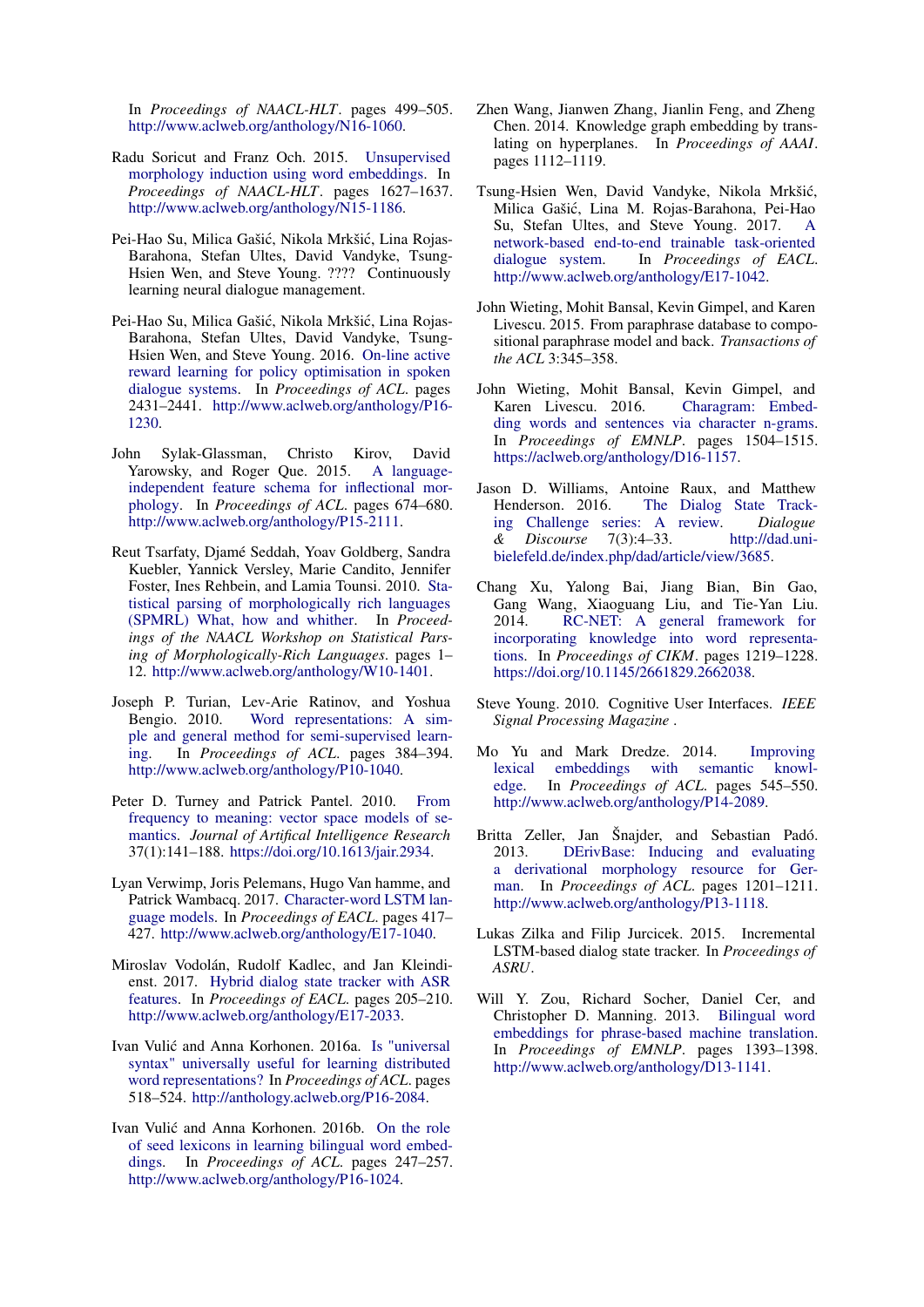# Morph-fitting: Fine-Tuning Word Vector Spaces with Simple Language-Specific Rules

*Supplementary Material*

#### Morphological Rules

In this supplemental material, we provide a short comprehensive overview of simple languagespecific morphological rules in English (EN), German (DE), Italian (UT), and Russian (RU). These rules were used to build the sets of synonymous AT-TRACT and antonymous REPEL constraints for our *morph-fitting* fine-tuning procedure. As discussed in the paper, the linguistic constraints extracted from the rules require only a comprehensive list of vocabulary words in each language. A native speaker of each language used in our experiments is able to easily come up with these sets of morphological rules (or at least with a reasonable subset of rules) without any linguistic training. What is more, the rules for German, Italian, and Russian were created by non-native and non-fluent speakers who have only a passive or limited knowledge of the three languages, exemplifying the simplicity and portability of the fine-tuning approach based on the shallow "morphological supervision". The simplicity is also confirmed by the short time used to compile the rules, ranging from *a few minutes* for English to approximately *two hours* for Russian.

Different languages differ in their "morphological richness" (e.g., declension, verb conjugation, plural forming, gender) which consequently leads to the varying number of rules in each language. However, all four languages in our study display morphological regularities described by simple morphological rules that are exploited to build sets of ATTRACT and REPEL linguistic constraints in each language from scratch.<sup>[9](#page-13-0)</sup>

Vocabularies W in all four languages are labeled  $W_{en}$ ,  $W_{de}$ ,  $W_{it}$ ,  $W_{ru}$ . We add the pairs  $(w_1, w_2)$ and  $(w_2, w_1)$  generated by the rules to the sets of constraints iff both  $w_1, w_2 \in W$ . After we generate all such constraints, since some constraints may have been generated by more than one rule, we remove all duplicates from the respective sets of ATTRACT and REPEL constraints.

Before we start, we will define two simple functions: (i) the function w[:  $-N$ ] strips the last

N characters from the word  $w$ , (ii) the function  $w$ .ew(sub) tests if the word w ends with a sequence of characters sub. For instance, create[:  $-1$ ] returns *creat*, while *create*.ew('s') returns False and create.ew('e') returns True.

#### English Rules

Inflectional Synonymy: ATTRACT As discussed in the paper, we rely on only two simple inflectional morphological rules in English:

 $-w_2 = w_1 + 's'$  /'ed'/'ing'. This rule yields constraints such as *(speak, speaking)*, *(turtle, turtles)*, or *(clean, cleaned)*.

- If  $w_1 \cdot \text{ew}(e')$ , then  $w_2 = w_1[: -1] +$ 'ed'/'ing'. This rule yields constraints such as *(create, creating)*, or *(generate, generated)*.

Derivational Antonymy: REPEL We assume the following set of standard "antonymy" prefixes in English:  $AP_{en} = \langle 'dis', 'il', 'un', 'in', 'im', \rangle$ *'ir', 'mis', 'non', 'anti'}*. We rely on the following derivational rules to extract REPEL pairs:

 $-w_2 =$  ap +  $w_1$ , where ap  $\in AP_{en}$ . This rule yields constraints such as *(mature, immature)*, *(allow, disallow)* or *(regularity, irregularity)*.

- If  $w_1$ .ew('ful'), then  $w_2 = w_1$ : -3 + 'less'. This rule yields constraints such as *(cheerful, cheerless)*.

As mentioned in the paper, for all four languages we further expand the set of REPEL constraints by transitively combining antonymy pairs with inflectional ATTRACT pairs. In simple words, *the friend of my enemy is my enemy.* This means that, given an ATTRACT pair *(allow, allows)* and a REPEL pair *(allow, disallow)*, we extract another REPEL pair *(allows, disallow)*.

#### German Rules

Inflectional Synonymy: ATTRACT Being morphologically richer than English, the German language naturally requires more rules to describe its (inflectional) morphological richness and variation. First, we capture the regular *declension* of nouns and adjectives by the following heuristic:

- Generate a set of words  $W_{w_1} = \{w_1, w_2 | w_2 =$  $w_1$  + 'e'/'em'/'en'/'er'/'es'}; take the Cartesian product on  $W_{w_1} \times W_{w_1}$  and then exclude  $(w_i, w_i)$ 

<span id="page-13-0"></span> $9^9$ Note that the rules for extracting ATTRACT constraints were additionally used to generate the Morph-SimLex evaluation set, also provided as supplemental material.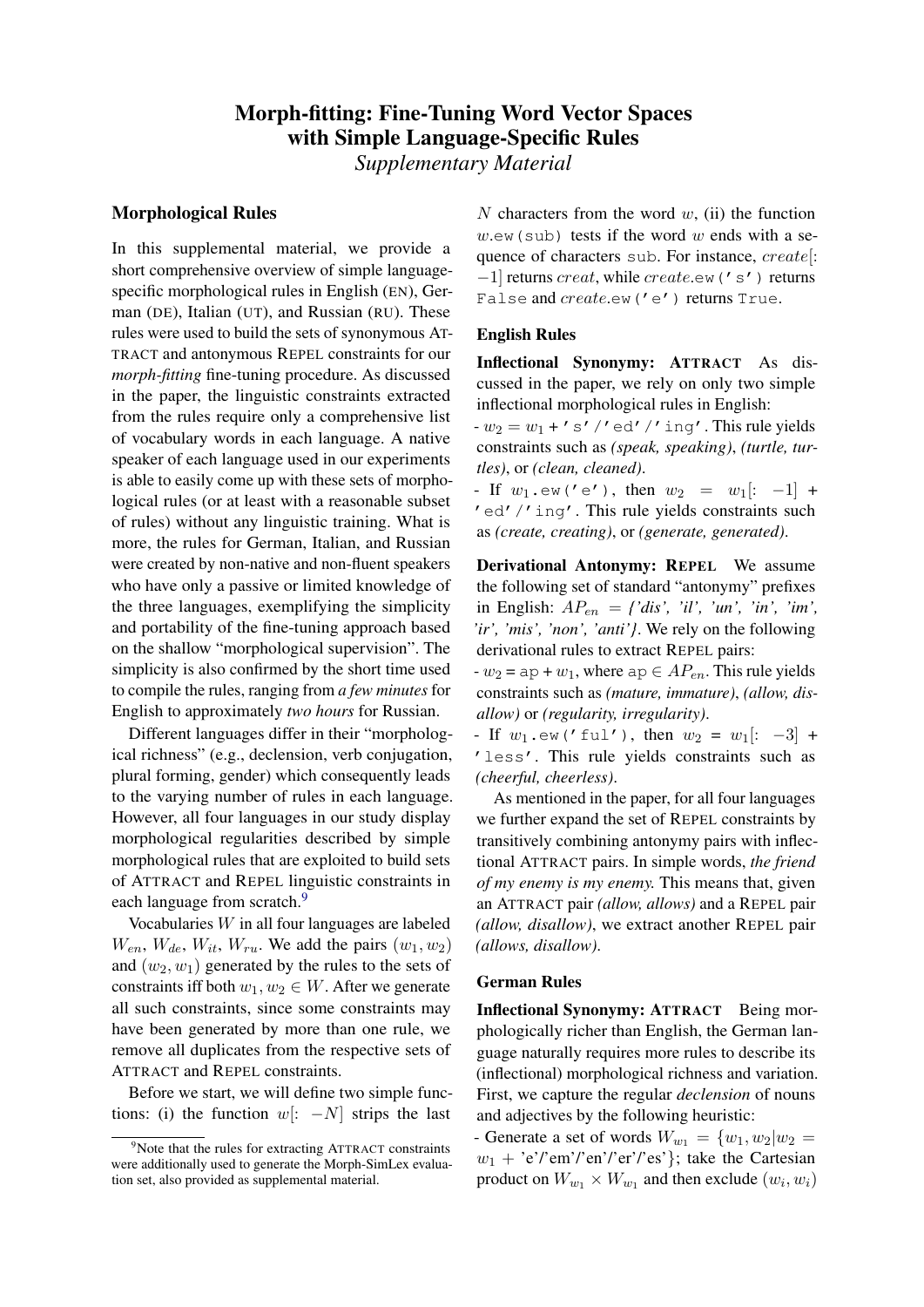pairs with identical words. This rule generates pairs such as *(schottisch, schottische)*, *(schottischem, schottischen)*.

The second set of rules describes regular *verb morphology*, i.e., verb conjugation in the present and past tense, and the formation of regular past participles. This set of rules may be expressed as: - If  $w_1 \cdot \text{ew}('en'), \text{ then } w'_1 = w_1[: -2].$ If  $w'_1 \cdot \text{ew}(t't')$ , then generate a set of words  $W_{w_1} = \{w_1, w_2 | w_2 =$  $w_1$  + 'e'/'st'/'ete'/'etest'/'etet'/'eten',  $w_2$  = 'ge' +  $w'_1$  + 'et' }, else (if not  $w'_1$  . ew ('t')), generate a set of words  $W_{w_1} = \{w_1, w_2 | w_2 = w_1 +$ 'e'/'st'/'te'/'test'/'tet'/'ten',  $w_2 = 'ge' + w'_1 + 't'$  }. We then take the Cartesian product on  $W_{w_1} \times W_{w_1}$ . Again, all pairs with identical words were discarded. This rule yields pairs such as *(machen, machten)*, *(mache, gemacht)*, *(kaufst, kauft)*, or *(arbeite, arbeitete)* and *(arbeiten, gearbeitet)*.

Another set of rules targets the regular formation of *plural* nouns:

- If  $w_1$ .ew('ei') or  $w_1$ .ew('heit') or  $w_1$ .ew('keit') or  $w_1$ .ew('schaft') or  $w_1$ .ew('ung'), then  $w_2 = w_1 + '$ en'. This rule yields pairs such as *(wahrheit, wahrheiten)* or *(gemeinschaft, gemeinschaften)*.

- If  $w_1$ .ew('in'), then  $w_2 = w_1 + '$  nen'. This rule generates pairs such as *(lehrerin, lehrerinnen)* or *(lektorin, lektorinnen)*.

- If  $w_1$ .ew('a'/'i'/'o'/'u'/'y') then  $w_2$  $= w_1 + 's'$ . This rule yields pairs such as *(auto, autos)*.

- If  $w_1$ ,  $ew('e')$ , then  $w_2 = w_1 + 'n'$ . This rule yields pairs such as *(postkarte, postkarten)*.

 $-w_2 = lumlaut(w_1) + \epsilon r$ , where the function  $lumlaut(w)$  replaces the last occurrence of the letter 'a','o' or 'u' with 'ä','ö' or 'ü'. This rule generates pairs such as *(wörterbuch, wörterbücher)* or *(stadt, städter)*.

Derivational Antonymy: REPEL We assume the following set of standard "antonymy" prefixes in German:  $AP_{de} = \{ 'un', 'nicht', 'anti', 'ir', 'in',''} \}$ *'miss'}*. We rely on the following derivational rules to extract REPEL pairs in German:

 $-w_2 =$  ap +  $w_1$ , where ap  $\in AP_{de}$ . This rule yields constraints such as *(aktiv, inaktiv)*, *(wandelbar, unwandelbar)* or *(zyklone, antizyklone)*.

- If  $w_1$ .ew('voll'), then  $w_2 = w_1$ [: -4] + 'los'. This rule yields constraints such as *(geschmackvoll, geschmacklos)*.

The set of REPEL is then again transitively expanded yielding pairs such as *(relevant, irrelevanter)* or *(aktivem, inaktiv)*.

#### Italian Rules

Inflectional Synonymy: ATTRACT The first set of rules aims at capturing the regular plural forming in Italian (e.g., *libro, libri*) and regular differences in gender (e.g., *rapido, rapida*). We rely on the simple heuristic which can be expressed as follows: - If  $w_1$ .ew('a'/'e'/'o'/'i'), then generate a set of words  $W_{w_1} = \{w_2 | w_2 = w_1 | : -1 \}$ 'a'/'e'/'o'/'i'}, and take the Cartesian product on  $W_{w_1} \times W_{w_1}$  discarding pairs with identical words. This rule yields pairs such as *(nero, neri)* or *(generazione, generazioni)*.

- If  $w_1 \cdot \text{ew}('ga''/ca')$ , then  $w_2 = w_1 +$ 'he'. This rule generates pairs such as *(tartaruga, tartarughe)* or *(bianca, bianche)*.

- If  $w_1$ ,  $ew('qo')$ , then  $w_2 = w_1 + 'hi'$ . This rule generates pairs such as *(albergo, alberghi)*.

The second set of rules targets regular verb conjugation in Italian and the formation of regular past participles. The following rules are used:

- If  $w_1$ .  $ew('are')$ , then generate a set of words  $W_{w_1} = \{w_1, w_2 | w_2 = w_1 |: -3 \}$  + 'iamo'/'ate'/'ano'/'o'/'i'/'a'/'ato'/'ata'/'ati'/'ate'}; take the Cartesian product on  $W_{w_1} \times W_{w_1}$  discarding pairs with identical words. This rule results in pairs such as *(aspettare, aspettiamo)*.

- If  $w_1$ .  $ew('ere')$ , then generate a set of words  $W_{w_1} = \{w_1, w_2 | w_2 = w_1 |: -3 \}$  + 'iamo'/'ete'/'ono'/'o'/'i'/'e'/'uto'/'uta'/'uti'/'ute'}; take the Cartesian product on  $W_{w_1} \times W_{w_1}$  discarding pairs with identical words. This rule results in pairs such as *(ricevere, ricevete)* or *(riceve, ricevuto)*.

- If  $w_1$ ,  $ew('ire')$ , then generate a set of words  $W_{w_1} = \{w_1, w_2 | w_2 = w_1$ [: -3] + 'iamo'/'ite'/'ono'/'o'/'i'/'e'/'ito'/'ita'/'iti'/'ite'}; take the Cartesian product on  $W_{w_1} \times W_{w_1}$ discarding pairs with identical words. This rule results in pairs such as *(dormire, dormono)* or *(dormi, dormita)*.

Derivational Antonymy: REPEL We assume the following set of standard "antonymy" prefixes:  $AP_{it} = \{'in', 'ir', 'im', 'anti'\}$ . The following derivational rule is used to extract REPEL pairs:  $-w_2 = ap + w_1$ , where  $ap \in AP_{it}$ . This rule yields constraints such as *(attivo, inattivo)* or *(rispettosa, irrispettosa)*.